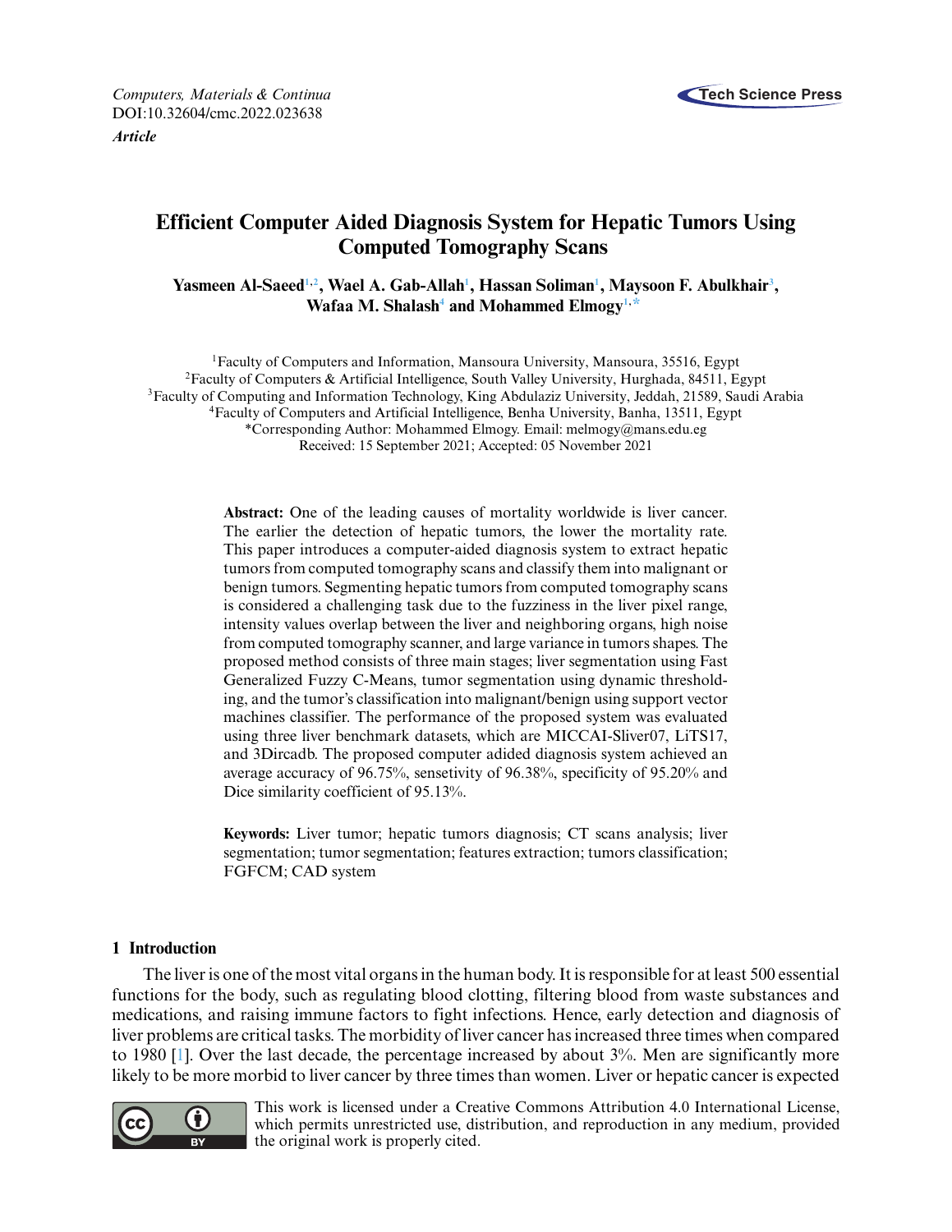to be responsible for about 31,780 deaths per year (21,600 men and 10,180 women). Hepatic cancer was ranked the 5<sup>th</sup> most common death causes in men and the 7<sup>th</sup> in women [\[2\]](#page-19-1). Early detection, diagnosis, and accurate staging of liver tumors are essential issues in radiography.

Chronic liver disease (CLD) development is identified through many phases; each has physiological and pathological features. The early phase of liver cancer starts when fats are increased in hepatocytes. This phase is called fatty liver infiltration or steatosis [\[3\]](#page-19-2). In the liver damage phase, fibrosis appears. The evolution of fibrosis relies on the source of hepatic failures, such as chronic hepatitis. The late phase of CLD is cirrhosis, and it refers to a deficiency of liver functionality due to long-term damage. Cirrhosis is classified into two categories, namely decompensated and compensated cirrhosis . When cirrhosis reaches late phases, the patient is diagnosed with primary liver cancer [\[4](#page-19-3)[,5\]](#page-19-4).

The staging and detection of CLD are achieved using medical imaging modalities with computeraided diagnosis (CAD) systems [\[6\]](#page-19-5). For liver cancer diagnosis, computed tomography (CT) imaging modality is used. CAD systems are computer methods that extract hidden knowledge from acquired medical images to enhance disease diagnosis accuracy. The hepatic CAD systems are mainly concerned with developing methodologies and techniques to enhance medical images' quality, improve the diagnosis accuracy, and detect or segment liver tumors [\[7\]](#page-20-0). Liver tumors CAD systems have common implantation stages; the liver segmentation, tumors segmentation and tumors classification or diagnosis.

Manual liver and tumor segmentation from CT scans is tedious and prohibitively time-consuming for a clinical setting. The primary automatic liver segmentation challenges can be summarized as follows. First, the liver has high intensities values overlap with its surrounding organs, especially the heart, right kidney, and spleen. This overlap makes it more challenging, especially for the automatic liver segmentation process. Second, the liver has various shapes across subjects. Finally, the presence of tumors or other abnormalities may result in severe intensity inhomogeneity [\[8\]](#page-20-1). The task of automatically segmenting liver tumors is considered immensely challenging due to various factors. The liver stretches over 150 slices in each CT scan file, with indefinite tumor patterns, low-intensity contrast between tumors and the rest of the liver tissues, variance in liver shape and size through CT slices in a single subject as well as between different subjects, and intensity intersection between liver and other abdomen organs [\[9,](#page-20-2)[10\]](#page-20-3).

Tumor classification systems aim to classify hepatic tissues into either normal, malignant, or benign. Classification accuracy mainly depends on the quality of the extracted features. Features extracted from medical images refer to quantitative measurements beneficial in the structure or tissue pathology classification process. Features can be extracted in both spectral or the spatial domain. A subset of the most robust features is selected for enhancing classification quality and reducing processing complexity. Feature selection methods use search strategies, categorized as exhaustive, heuristic, and non-deterministic approaches [\[11\]](#page-20-4). Extracted hepatic features can be either textural or statistical features. Texture-based features measure appearance and textural changes between healthy/unhealthy hepatic tissues. Textural features include Gabor energy, homogeneity, energy, contrast, and correlation. Statistical features may include uniformity, entropy, and mean grey-level intensity between healthy/tumor tissues [\[12\]](#page-20-5). The advanced classification systems aim to classify the liver tumors into more specific categories, such as normal, cyst, hemangioma, and HCC [\[13\]](#page-20-6).

The proposed CAD system is comprised of several stages. The first stage is CT scans quality enhancement stage. At this stage, the CT image is converted to greyscale, contrast-enhanced with histogram equalization, and filtered with median filtering. At this point, the input CT image becomes uniform, homogeneous, and more suitable for the segmentation process. The second stage is the liver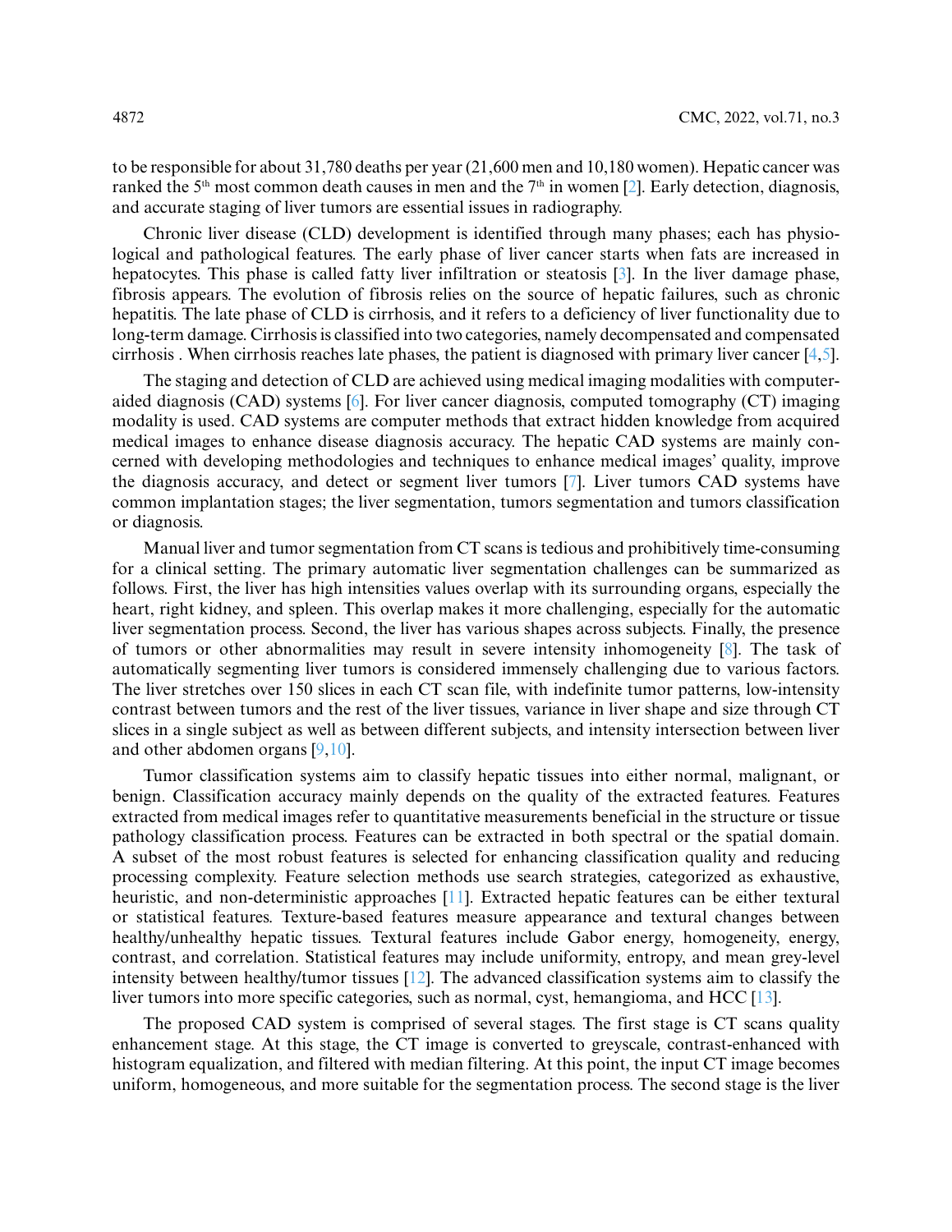segmentation stage. This stage aims to segment the liver from the rest of abdomen organs using the fast-generalized fuzzy C-means (FGFCM) method. The third stage is tumors segmentation at which the segmented liver is passed to an adaptive thresholding method to segment detected tumors. The final stage is the diagnosis stage at which the segmented tumors are classified into malignant or benign using support vector machines (SVM) classifier.

This paper proposes a CAD system framework for differentiating benign and malignant liver tumors. The proposed system was able to reduce the effect of impulse noise from the CT scanner on the quality of the segmentation process using adaptive median filtering (AMF). It was also able to solve the problem of high intensities overlap between the liver and the rest of abdomen organs by selecting CT slices at which the liver can be differentiated and enhancing contrast using the adaptive histogram equalization (AHE) method. High-quality segmentation of the liver was achieved using FGFCM since it has high ability to preserve correlation between image pixels. The diagnosis of the hepatic tumors was implemented using a combination of statistical intensity-based features such as mean, standard deviation, and skewness and textural-based features such as gray-level difference matrix (GLDM). The performance of the proposed method was evaluated using three bench-marks datasets and different performance metrics were calculated. The main contribution of our proposed CAD system can be outlined in the following points:

- Proposing a comprehensive framework for differentiating benign and malignant liver tumors from various datasets.
- The effect of impulse noise from CT scanner on quality of segmentation process was reduced by using adaptive median filtering (AMF).
- The liver and abdomen organs intensities values overlap were solved by first selecting only CT slices at which liver can be differentiated, and enhancing contrast using adaptive histogram equalization (AHE) method.
- Using FG-FCM for the liver segmentation to solve the problem of noise sensitivity with high details-preserving abilities to provide high quality segmentation.
- The proposed method aims mainly to classify segmented tumors into benign/malignant tumors using a combination of statistical intensity-based features and textural based features. Intensity features include the mean, standard deviation, and skewness. Textural features include GLDM.
- The performance of the proposed method was evaluated using three bench-mark datasets. Different performance metrics were calculated.

The rest of this paper is ordered as follows. Section 2 reviews the related work. Section 3 discusses the proposed CAD system for the liver/hepatic tumor segmentation and diagnosis. Section 4 presents experimental results and further discussion. Section 5 summarizes the most important findings of this work.

# **2 Related Work**

Several techniques had been proposed to efficiently solve the problem of the liver and tumors segmentation from abdominal CT scans. Those techniques can be classified into two categories. The first category is the direct approach that focuses solely on tumor segmentation by segmenting tumors alone without segmenting the liver as an intermediate stage. The second category is the indirect approach that first segments the liver and then segments the tumor.

Moltz et al. [\[14\]](#page-20-7) proposed a hybrid method to segment liver tumors. This method first segmented the liver by using a rough segmentation based on the adaptive thresholding approach. Then, tumors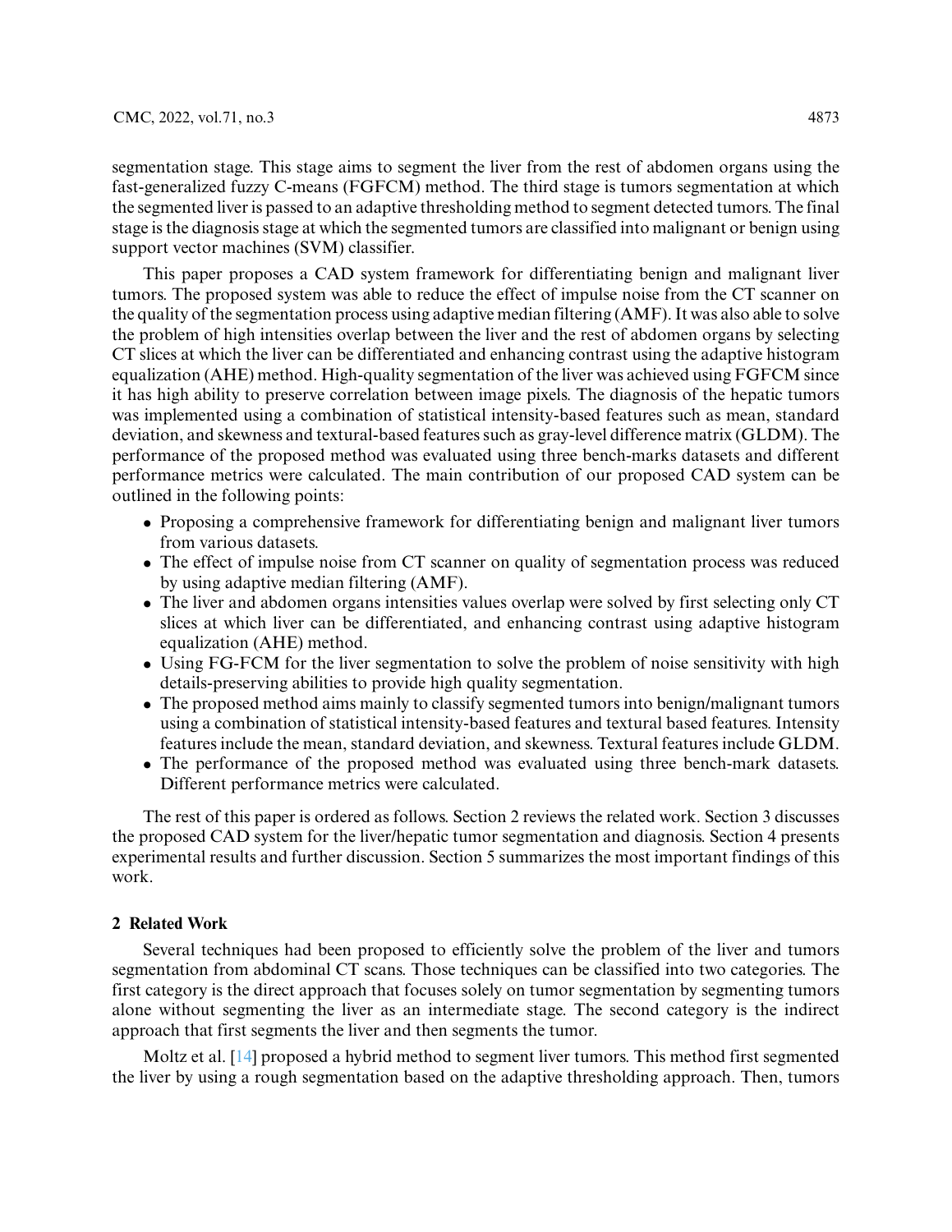were segmented using model-based morphological processing. The main drawback of this method was that it required the user to specify the center of the region of interest (ROI) for tumor segmntation algorithm. Huang et al. [\[15\]](#page-20-8) proposed an automated liver segmentation hybrid method. First, the liver intensity range was determined in regards to the input liver volume data. The ROI was then identified using an atlas-based affine and non-rigid registration. To achieve high-quality segmentation, primary -liver tumors were segmented based on grey level and distance prior knowledge in the final stage. The results demonstrated that this method had the capability to be used as a clinical tool. However, this method had high computational complexity. Wong et al. [\[16\]](#page-20-9) proposed a semiautomatic method based on region growing segmentation. They used CT scans as the primary imaging modality. To guarantee that region's shape and size were grown within acceptable limits, knowledgebased constraints were used. This method required ROI to be identified manually by selecting two CT images points before the region grew. Pohle et al. [\[17\]](#page-20-10) proposed an adaptive region growing technique. This method had the advantage of automatically learning about the homogeneity criterion from the characteristics of segmented regions. However, if the segmented region is heterogeneous, this method was inefficient and resulted in under segmentation.

Li et al. [\[18\]](#page-20-11) proposed a hybrid method for liver tumor segmentation. This method integrated two segmentation approaches, which are fuzzy C-means (FCM) and level set segmentation. They first used FCM for segmentation. Then, they implemented the level set for fine delineation. The output of those two steps was integrated using some morphological operations. This method had a high processing time due to the use of the level set approach. Zhou et al. [\[19\]](#page-20-12) provided a performance benchmark study for three semi-automatic liver tumors- segmentation methods. These three methods involved region growing with knowledge-based rules, propagational learning for tumor pixels classification, and region growing based on the Bayesian rules. The results showed the superiority of the first two methods over the third. Abdel-Massieh et al. [\[20\]](#page-20-13) proposed an enhanced threshold-based method for segmenting liver tumors from CT scans. They started by improving the grey level intensity contrast of the input image. The main drawback of this method was its severe sensitivity to noise.

Kumar et al. [\[21\]](#page-20-14) proposed an automatic and effective liver tumors segmentation method from CT images. The method used confidence connected region growing technique to segment liver and alternative FCM clustering to segment tumors. This method was validated using 10 cases of CT scans. Zhao et al. [\[22\]](#page-20-15) proposed a hybrid liver segmentation method based on FCM and multilayer perceptron. They used a dataset of ten subjects with 40 slices per subject. The quality of CT scans was enhanced using a threshold method. The initial liver edges were marked using FCM clustering and morphological reconstruction filter. Then, the segmented liver results were used to train a multilayer perceptron neural network. The process was stopped when the network was able to segment the liver through all slices successfully.

Danciu et al. [\[23\]](#page-20-16) proposed the usage of tumor volume, diameter, and size as the main texture features. This paper selected tumors features based on the concept of minimum redundancy/maximum relevance. This helped in the selection of unique textural features with lower redundancy as possible. Also, the dependency of extracted features was maximized.

Ji et al. [\[24\]](#page-20-17) proposed the usage of structure and context properties to segment tumors from surrounding liver tissues in 3D CT scans. This method had the advantage of automatically acquiring implicit tumors shape characteristics using the active contour model (ACM) method. Besides, it showed good segmentation performance due to its ability to combine multiple atlas scans that enhanced segmentation accuracy. Finally, it improved the classification performance by using enhanced mean shift method and reduced segmentation time. However, this method required ground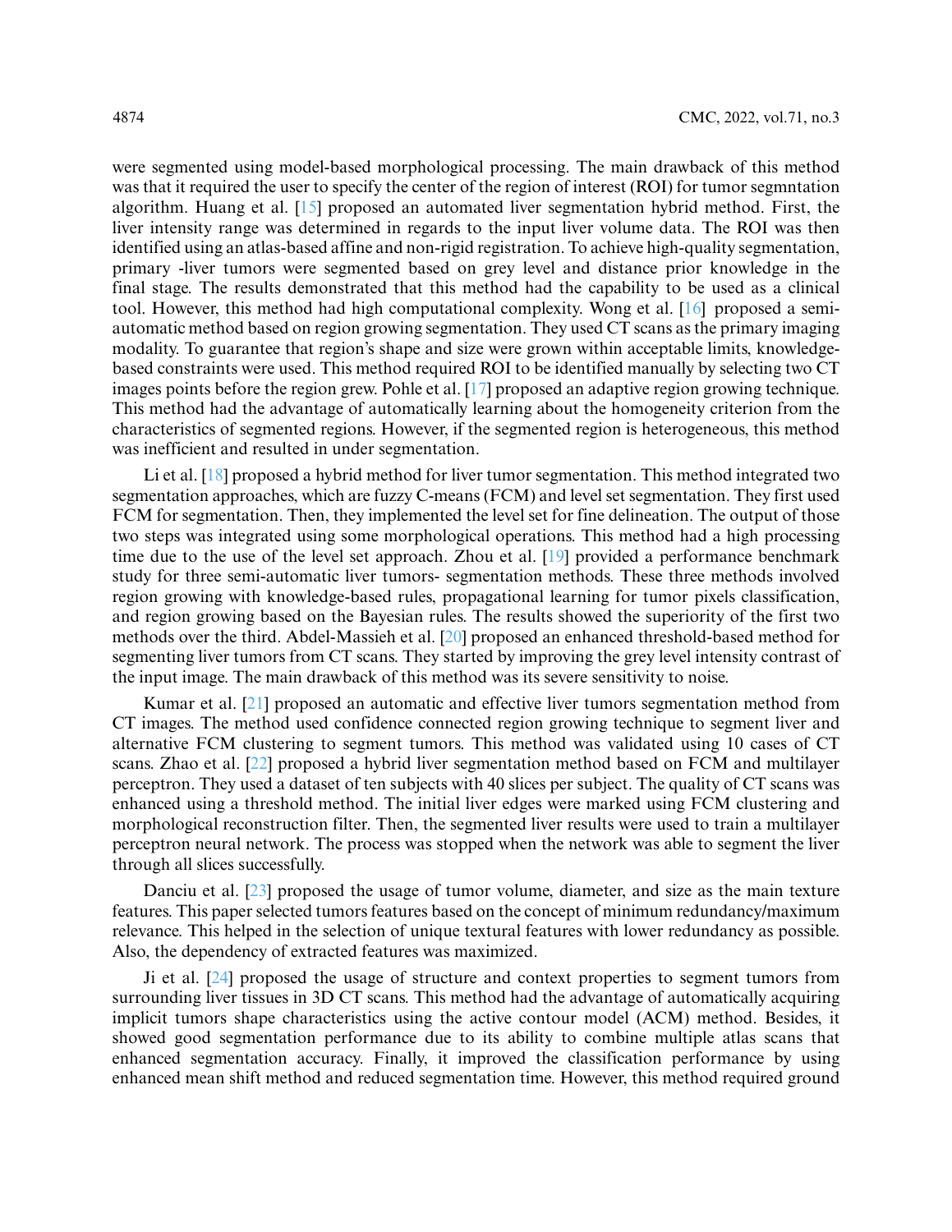truth (GT) to be specified manually by the user. Smeets et al. [\[25\]](#page-20-18) proposed a tumor segmentation method based on the level set technique. The algorithm started with a seed point placed inside the tumor to apply a spiral scanning technique. The level set evolves according to a seed image obtained by statistical pixel classification with supervised training. This method was highly user-dependable since it required the user to specify the seed point at the center of the tumor and clarify a maximal radius by placing a point in the surrounding liver tissue.

Moghe et al. [\[26\]](#page-21-0) proposed an automatic liver tumor segmentation method from CT images. This method was based on the threshold segmentation approach. They used statistical moments and texture measures to select threshold values. However, the process of selecting threshold values is still a very challenging task. Yussof et al. [\[27\]](#page-21-1) proposed a liver/tumor segmentation method. First, the liver was segmented using morphological method. Then, the tumor was segmented using anisotropic diffusion, adaptive threshold and connected component algorithm. The results showed liver's over-segmentation near the muscles and liver's under-segmentation when lesions were near the liver boundaries. Hame [\[28\]](#page-21-2) proposed a method for liver and tumor segmentation. This method first used morphological features and thresholding techniques to segment the liver from the rest of the abdomen organs. Segmentation quality was enhanced using a fuzzy clustering approach. Liver tumors were segmented by fitting a geometric deformable model based on the membership function generated by the clustering method. This method achieved high accuracy when rough segmentation process was successful. However, rough segmentation had a low robustness which affected the overall performance of this method.

Adcock et al. [\[29\]](#page-21-3) proposed a method to classify different liver tumors: cysts, metastases, hemangiomas, hepatocellular carcinomas, focal nodules, abscesses, and neuroendocrine neoplasms. Their proposed CAD system integrated 2D persistent homology, bottleneck matching and SVM. The output of this method had the advantage of being suitable to be passed to machine learning algorithms. However, this method suffered from difficulties presented when large tumor pixels were normalized. It led to misclassifications. Huang et al. [\[30\]](#page-21-4) proposed a technique to categorize tumors into either benign or malignant. The tumor region was segmented using the FCM clustering method. Features were extracted using Fast Discrete Curvelet Transform (FDCT) from the segmented tumors. Feed Forward classification method was then used to label tumors as benign or malignant tumors. This method had the advantage of not requiring any user interaction to correct any poor segmentation.

Li et al. [\[31\]](#page-21-5) proposed a hybrid method to solve the haptic tumors' classification issue. This method started with some prior knowledge as radiologists identified tumor regions on the CT scan images. This prior knowledge reduced the time consumed during the segmentation process and eased the feature extraction process. Extracted features included spatial grey scale metrics such as dependency, run length, and different metrics. Multiclass Support Vector Machine (MSVM) was then implemented to label haptic tissues into either primary hepatic carcinoma, hemangioma, or normal tissues. MSVM used one-against-all (OAA) and one-against-one (OAO) techniques to decompose the three-class classification problem into a series of binary classifications.

Automatic liver segmentation is still an open problem. It often fails when the liver is in a complex shape, and it typically time consuming in the training stage. In the case of semi-automatic liver segmentation, user interaction could complement computer capabilities to recognize the liver region and its boundaries through CT scans. This made semi-automatic superior when it comes to accurate liver segmentation. The main limitation of semi-automatic liver segmentation methods is the dependency between the quality of segmentation output and the operator user skills, which may be affected by the user's errors and biases.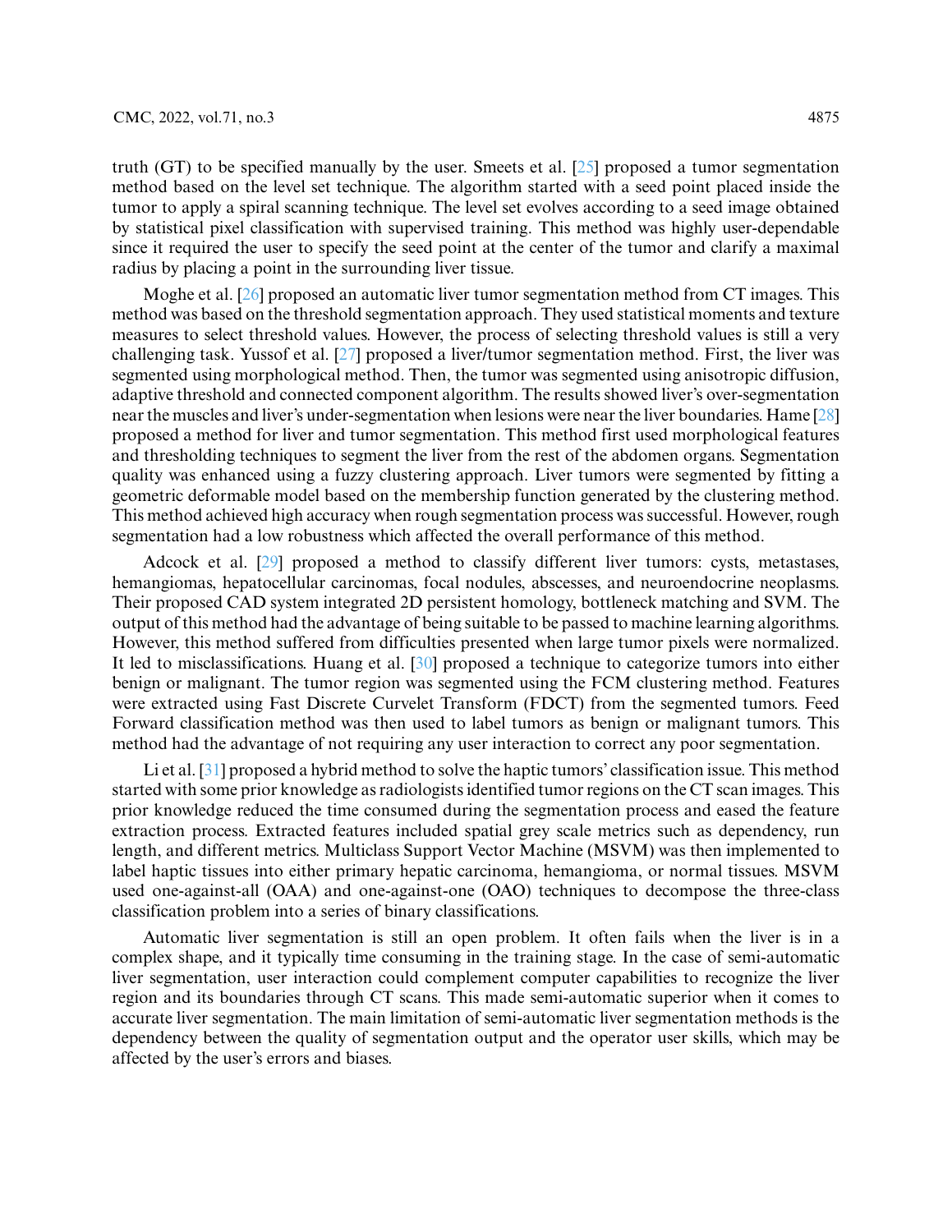Despite the significant advancements in liver medical image analysis research, there were some significant challenges. The first challenge was the sensitivity to the noise. Segmentation methods with high noise sensitivity might fail to contour the liver and tumors accurately. The second challenge was that the discussed automatic approaches might consume long computational time in the training stage to learn different liver shapes through CT slices. This may result in high implementation complexity.

The proposed method was able to solve the main challenges of the liver medical image analysis. First, it used the AMF method to reduce segmentation sensitivity to impulse noise imposed by the CT scanner. It also used the FGFCM segmentation method, which had high noise robustness with high detail-preserving ability. Second, it solved automatic liver segmentation challenges resulting from different liver structures through CT slices. This was achieved by selecting only CT slices at which the liver was differentiable and discarded the rest. Finally, the proposed method solved the liver and its neighboring organs' problem with the same range of intensities values. These organs made segmenting the liver automatically a complex and challenging task since they might have the same pixel intensity values as the liver. The proposed method solved this problem by enhancing liver-to-abdomen contrast using the AHE method, making the liver region easier to segmented.

#### **3 The Proposed CAD System Framework**

The proposed CAD system aims to assist radiologist decisions by accurately classify hepatic tumors into either malignant or benign tumors. It uses statistical and textural features from extracted tumors to utilize the classification process. The overall performance of the proposed system was evaluated using three benchmark datasets with different characteristics. [Fig. 1](#page-5-0) illustrates the basic structure of the proposed system, which has three main stages: liver segmentation, tumor segmentation, and tumor classification. Algorithm 1 list the pseudo-code for the proposed framework.



<span id="page-5-0"></span>**Figure 1:** The proposed CAD system for liver tumor segmentation and diagnosis framework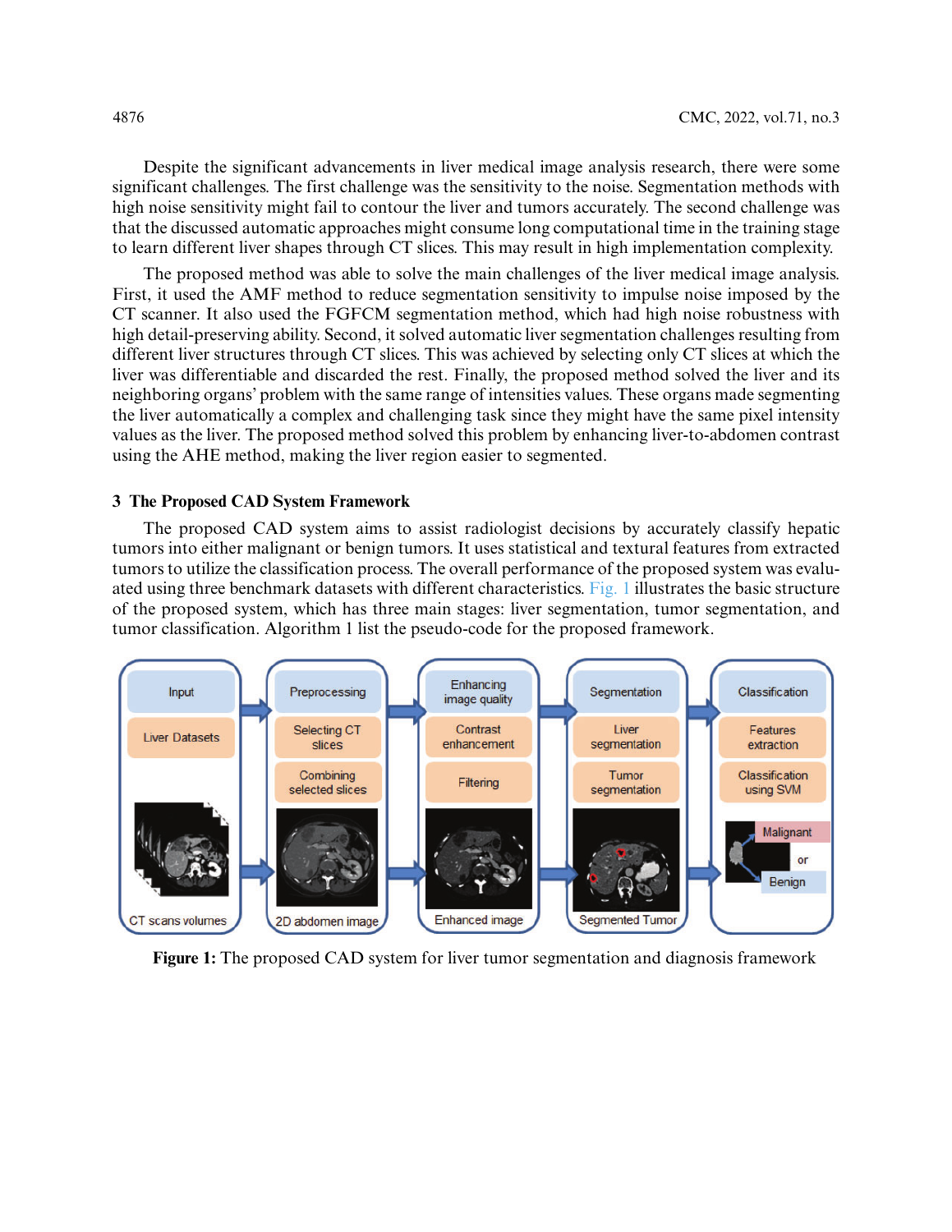**Algorithm 1:** The pseudo-code for the proposed framework

**Input:** Abdomen CT scans volumes

**Output:** Label of livers' tumors

**Process:**

- 1. **Start**
- 2. // Create 2D abdomen images using CT volumes
- 3. For  $i = 1$ : number of volumes
- 4. For  $j = 1$ : number of slices in each volume<br>5. Read image  $\leftarrow$  CT slice
- Read image  $\leftarrow$ CT slice
- 6. Color mapped image  $\leftarrow$  colormap (CT slice)
- 7. End
- 8. 2D image  $\leftarrow$  combine each volume slices
- 9. Return 2D abdomen images
- 10. End
- 11. // Enhancing 2D abdomen images quality
- 12. For  $p = 1$ : number of 2D abdomen images
- 13. Histogram equalized image  $\leftarrow$  Apply AHE (2D abdomen images (p))
- 14. Median filtered image  $\leftarrow$ Apply AMF (Histogram equalized image)
- 15. Return Median filtered images
- 16. End
- 17. // The liver segmentation from abdomen organs
- 18. For  $s = 1$ : number of median filtered images
- 19. Apply FGFCM (Median filtered images (s))
- 20. {
- 21. Update partition matrix using Eq.  $(11)$
- 22. Update clustering centroids using [Eq. \(12\)](#page-10-1)
- 23. }
- 24. Return Segmented liver images
- 25. End
- 26. // Tumors segmentation
- 27. For  $t = 1$ : number of segmented liver images
- 28. Apply OTZU clustering (Segmented liver images (t))
- 29. {
- 30. Find the optimal clustering threshold using Eq.  $(18)$
- $31.$
- 32. Return Segmented tumors images
- 33. End
- 34. // Tumors features extractions
- 35. For  $f = 1$ : number of segmented tumors
- 36. Tumor  $\leftarrow$  Segmented tumors images (f)
- 37. Calculate mean (Tumor) using Eq.  $(19)$
- 38. Calculate variance (Tumor) using [Eq. \(20\)](#page-12-0)
- 39. Calculate skewness (Tumor) using [Eq. \(21\)](#page-12-1)
- 40. Calculate contrast (Tumor) using [Eq. \(22\)](#page-12-2)
- 41. Calculate total energy (Tumor) using [Eq. \(23\)](#page-12-3)
- 42. Calculate entropy (Tumor) using [Eq. \(24\)](#page-12-4)
- 43. Calculate GLDM's variance (Tumor) using [Eq. \(25\)](#page-12-5)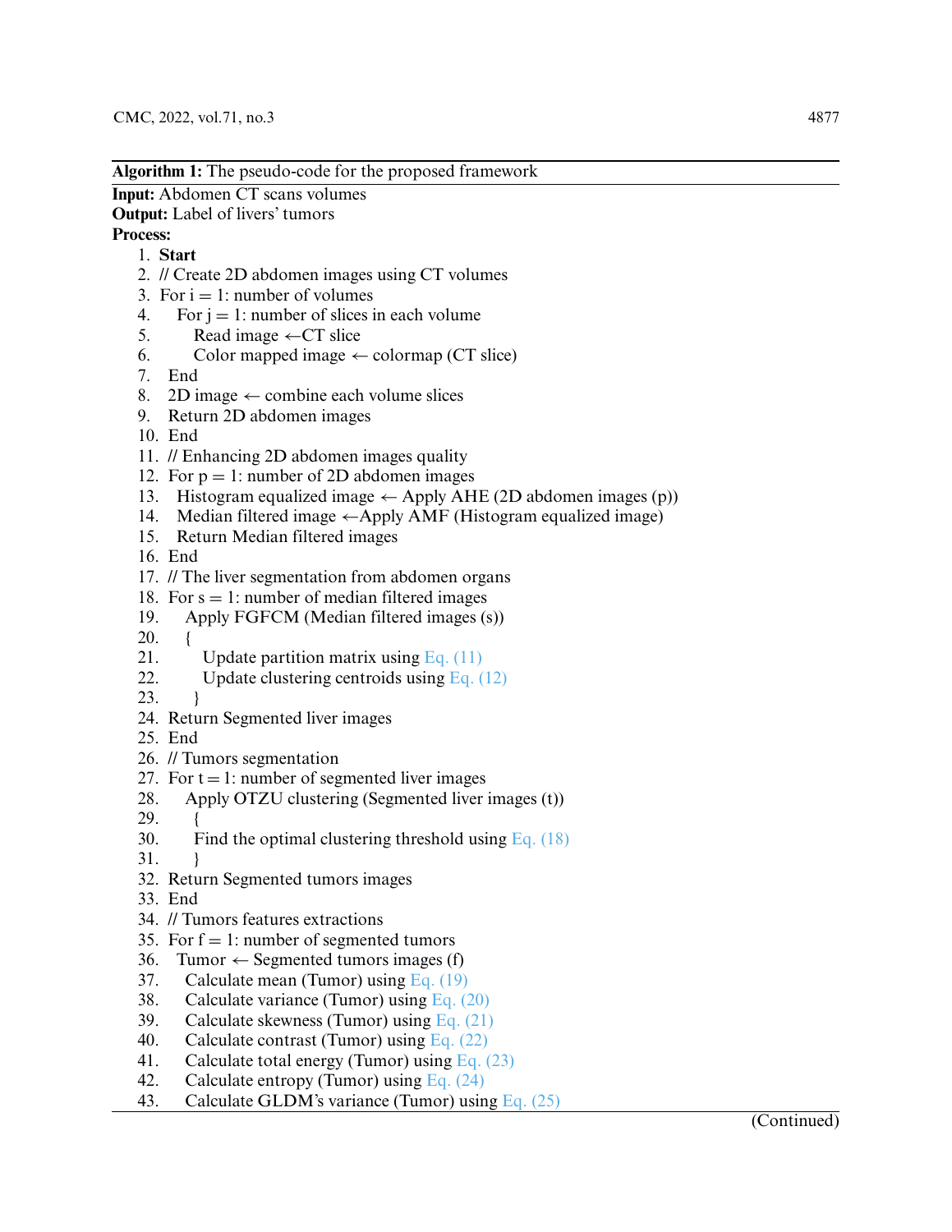|     | <b>Algorithm 1:</b> Continued                         |
|-----|-------------------------------------------------------|
| 44. | Calculate GLDM's correlation (Tumor) using Eq. $(26)$ |
|     | 45. Return Tumors features                            |

- 46. End
- 47. // Tumors classification
- 48. For  $c = 1$ : number of segmented tumors
- 49. Label  $\leftarrow$  Apply SVM (segmented tumor (c), features (c))
- 50. Return Labels
- 51. End
- 52. **End**

#### *3.1 CT Scans Input*

CT scanning is an imaging technique that uses X-ray beams and rotates around the body to generate cross-sectional images (i.e., slices) of the imaged body organ. After acquiring a sufficient number of successive slices, the CT scanner computer creates a 3D representation of the imaged body organs by stacking together the acquired slices. CT scanners, as opposed to X-ray scanners, use detector arrays rather than a single X-ray film. Those arrays are placed in the opposite direction of the beam source. CT imaging is considered the best imaging modality for detecting any potential tumors or abnormalities in soft tissues, such as the brain, heart, liver, and lung. CT scans of internal organs such as the liver have the advantages of providing greater clarity, revealing more details, and minimizing radiation exposure compared to regular X-ray exams. In standard X-rays, a beam of energy is aimed at the body part being studied. A plate behind the body part captures the variations of the energy beam after it passes through the skin, bone, muscle, and other tissue. While much information can be obtained from a standard X-ray, a lot of detail about internal organs and other structures is not available [\[32\]](#page-21-6).

In this paper, CT scans were acquired from three benchmark datasets; Computer-Assisted Intervention Society (MICCAI) liver segmentation challenge (Sliver '07 dataset, 2016) [\[33\]](#page-21-7), Liver Tumor Segmentation Challenge dataset (LiTS17) provided by IEEE International Symposium on Biomedical Imaging (ISBI-2017) [\[34\]](#page-21-8) with MICCAI-2017, and 3Dircadb dataset provided by Research Institute against Digestive Cancer [\[35\]](#page-21-9).

# *3.2 Preprocessing*

To enhance the accuracy of further processing steps, CT scans were gone under the preprocessing stage. This stage aims to reduce computation complexity and enhance further segmentation processes. In MICCAI-Sliver07 and LiTS17 datasets, computation complexity was reduced by selecting only the most significant slices at which the liver is dominant and discarding the rest of them. After that, the quality of selected images was enhanced by color mapping their intensities to be in the range of [0 255]. For the 3Dircadb dataset, the pixel values range from −1000 to 4000 on the Hounsfield scale [\[36\]](#page-21-10).

#### *3.3 Contrast Enhancement*

The quality of color-mapped images was enhanced using AHE [\[37\]](#page-21-11). AHE achieves a higher contrast version of the input image by spreading out its intensity values and the total range of values within it. This technique is effective when the image is represented by similar intensity values, such as when the background and foreground are both bright at the same time or both are dark at the same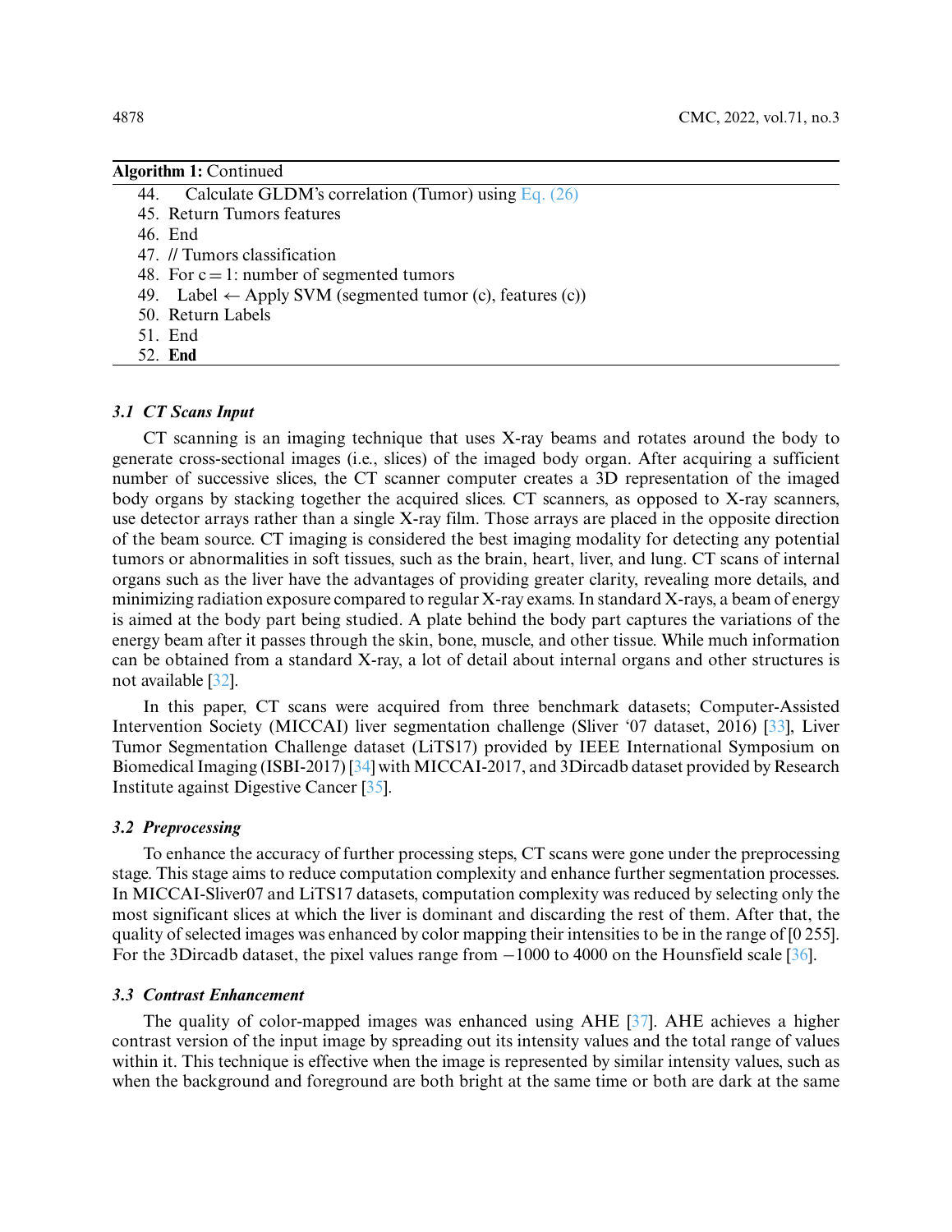time. The histogram of a digital image *I* with *L* discrete intensity levels is defined by [Eq. \(1\).](#page-8-0) AHE enhances *I* by using the transformation function E which is defined by Eq.  $(2)$ .

<span id="page-8-0"></span>
$$
H(I_k) = n_k \tag{1}
$$

<span id="page-8-1"></span>
$$
E(I_k) = I_0 + (I_L - 1 - I_0) c(I_k)
$$
\n(2)

where  $c(I_k)$  is the cumulative density function (CDF) of the input image.

# *3.4 Noise Reduction*

The impulse noise imposed by the CT scanner highly affects the segmentation process, since segmentation methods have high noise sensitivity. The proposed system reduced its effect using AMF method [\[38\]](#page-21-12). AMF detects pixels that were affected by impulse noise using spatial processing. AMF uses an adaptive window to label pixels as noisy pixels. It compares each pixel in the input image to its surrounding neighbor pixels in the window. An impulse noise-affected pixel has a different gray-level value than most of its neighbors and is not structurally aligned with the pixels to which it is similar. It replaces noise pixels values with the median value of their similar neighbor pixels and it has the advantage of preserving the edges and detailed information of the image. By the end of this stage, the CT scans are uniform, homogeneous and more suitable for the segmentation process (see [Fig. 2\)](#page-8-2).



<span id="page-8-2"></span>**Figure 2:** The experimental results of the proposed method for steps 1–4 (a) Original CT scan, (b) Color mapped, (c) Contrast enhanced using AHE and (d) Filtered scan using AMF

# *3.5 Liver Segmentation from Abdomen Organs*

The main goal of this step is to segment the liver from the rest of the abdominal organs. FCM [\[39\]](#page-21-13) is a method by which a single data point can belong to all clusters with various degrees of membership. This method begins by dividing *n* input metrics into *C* fuzzy clusters, computing the center of each cluster, and finally maximizing the similarity index value of the objective function. Optimizing the objective function guarantees that all data points at the same cluster have same characteristics. FCM takes fuzzy partitions to make each given input value between 0 and 1 to determine its degree of membership to a class. After normalizing, the combined membership of a dataset is represented as in [Eq. \(3\).](#page-8-3) Let *X* be a set of n values of  $X_0$ ,  $X_1$ , ...,  $X_n$ , and V be a set of c centroids  $V_0$ ,  $V_1$ , ...,  $V_c$ , the FCM will cluster  $X$  points into C cluster by minimizing [Eq. \(4\).](#page-9-0)

<span id="page-8-3"></span>
$$
\sum_{i=1}^{c} u_{i,j} = 1, \ \forall j = 1, 2, \dots n
$$
 (3)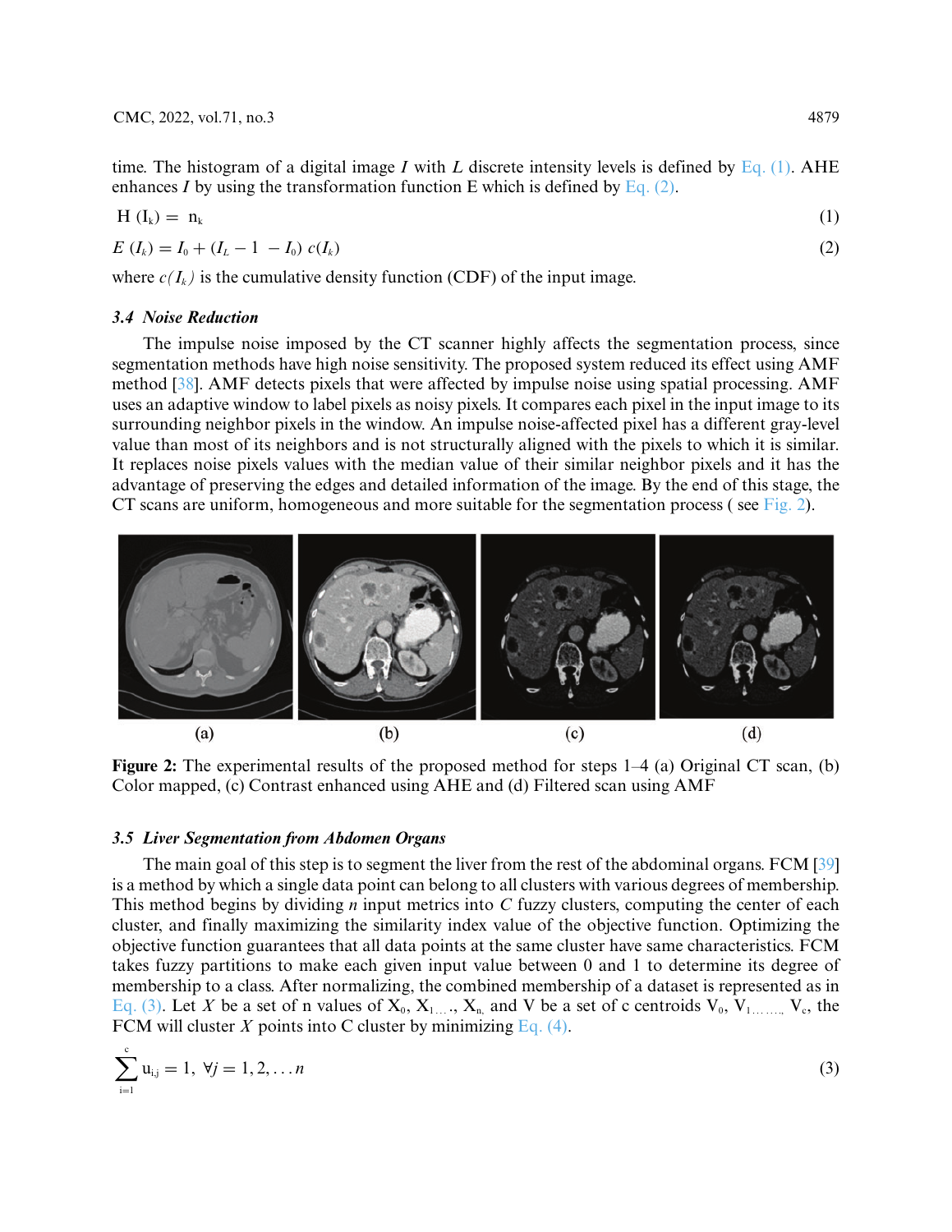<span id="page-9-0"></span>
$$
J = \sum_{j=1}^{n} \sum_{i=1}^{c} (uij)^{m} \parallel x_{j} - v_{i} \parallel 2
$$
 (4)

where  $1 \le m \le \infty$  is the fuzzifier, v<sub>i</sub> is the i<sup>th</sup> centroid corresponding to cluster  $\beta_i$ ,  $u_{ii}$  [0,1] is the fuzzy membership of the pattern  $x_i$  to cluster  $\beta_i$ .

FCM has several main disadvantages. First, it doesn't consider any spatial dependency between pixels in the image and treats each pixel as an individual point. Second, the FCM membership function is based on intensity values similarities between pixels and clusters centers. This means that when segmenting noisy and inhomogeneous CT scans, the sensitivity to noise is increased, resulting in inaccurate segmentation. Last but not least, the original FCM, with its two extensions FCM-S1 and FCM-S2 [\[40\]](#page-21-14), suffered from being sensitive to noise and outliers when there is no prior- knowledge of the noise. To make a trade-off between noise sensitivity and preserving image details, the new parameter  $\alpha$  was added to the equations. The selection of  $\alpha$  value was a very complex and timeconsuming process. The segmentation process with FCM-S1 and FCM-S2 versions was dependable on image size (i.e., the larger the image, the more time it takes to segment it).

FGFCM [\[41\]](#page-21-15) was proposed to solve FCM problems and take local spatial information into account during the segmentation process. This was achieved by replacing parameter  $\alpha$  with the new parameter  $S_{ki}$ . This parameter incorporates two parameters  $S_{skj}$  and  $S_{g,ki}$  which indicates local spatial and local grey level relationships, respectively. It is defined by [Eq. \(5\).](#page-9-1)

<span id="page-9-1"></span>
$$
s_{kj} = \begin{cases} s_{s,kj} \times s_{g,kj}, & j \neq k \\ 0, & j = k \end{cases}
$$
 (5)

where the k<sup>th</sup> pixel is the center of the local window with a size of  $n \times n$ , and j<sup>th</sup> pixels are the neighboring pixels within the window area. The local spatial  $S_{s,kj}$  defined by [Eq. \(6\).](#page-9-2)

<span id="page-9-2"></span>
$$
S_{s,kj} = \exp\left(\frac{-\max\left(|p_j - p_k|, |q_j - q_k|\right)}{\lambda_s}\right) \tag{6}
$$

where  $(p_k, q_k)$  represents the spatial coordinates of the k<sup>th</sup> pixel,  $\lambda_s$  represents scale spread factor for  $S_{s,kj}$ which indicates its change characteristics, and *S<sub>s,kj</sub>* represents the damping range of the neighboring pixels with spatial distances from the central pixel. The local grey-level  $S_{g,kj}$  is defined by [Eq. \(7\).](#page-9-3)

<span id="page-9-3"></span>
$$
\mathbf{S}_{g,k_j} = \exp\left(-\frac{\|x_k - x_j\|^2}{\lambda_g \sigma_{g,k}^2}\right) \tag{7}
$$

where  $x_k$  represents the central pixel's intensity value within the window,  $x_i$  represents j<sup>th</sup> pixel's greylevel value within the same window,  $λ_g$  denotes the global spread scale factor of  $S_{g,k_i}$ .  $σ_{g,k_i}$  is a function that represents the local density of the neighboring pixels and is defined by:

$$
\sigma_{g,k} = \sqrt{\left(\frac{\sum_{j \in N_k} ||x_j - x_k||^2}{N_R}\right)}
$$
(8)

where  $\sigma_{g,k}$  represents the homogeneity degree of grey-values within the local window. The smaller it gets, the more homogenous the local window is.  $\sigma_{g,k}$  reflects the damping in grey-level values by automatically changing with respect to different grey-levels values of all image pixels. FGFCM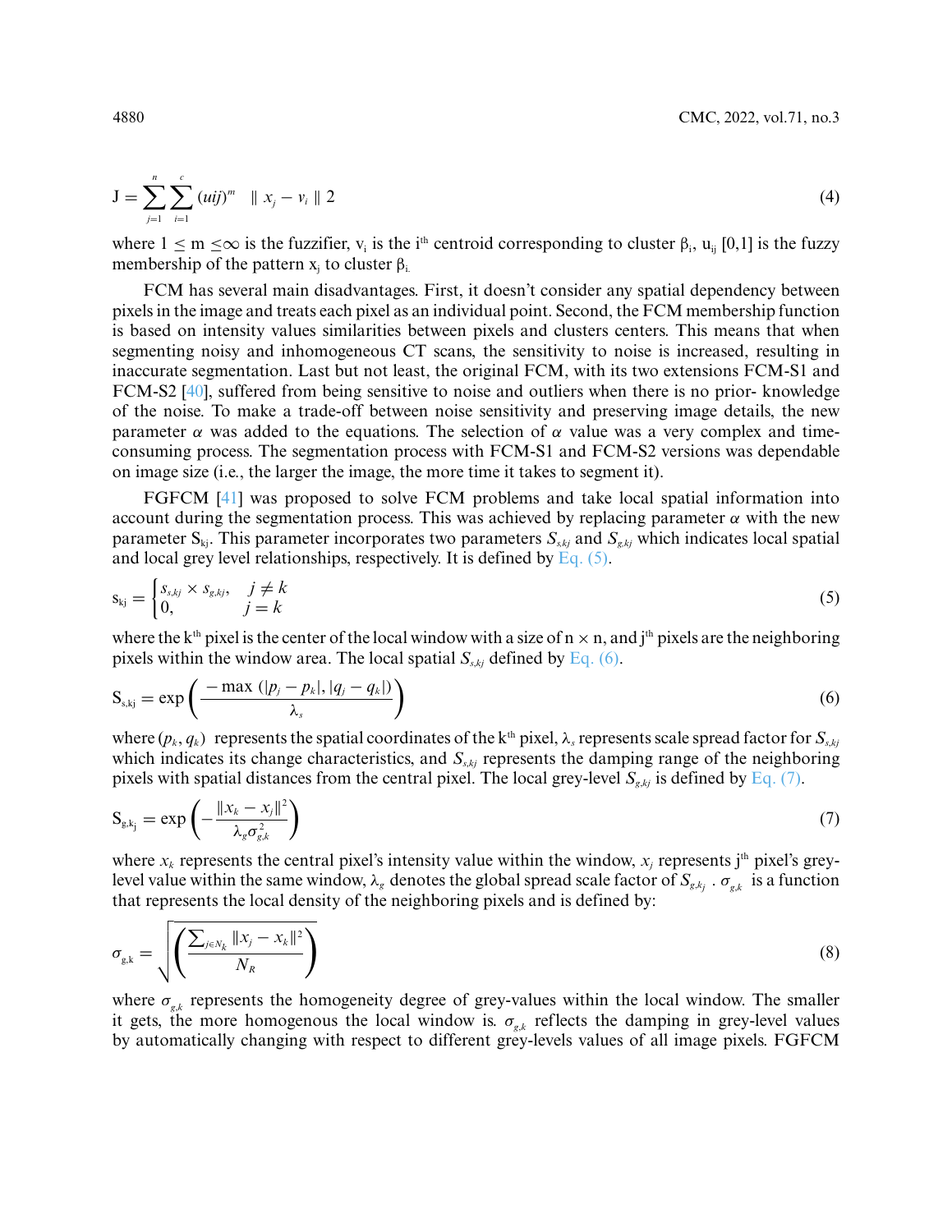<span id="page-10-2"></span>
$$
J = \sum_{i=1}^{C} \sum_{k=1}^{q} \gamma \mu_{ik}^{p} (\xi_{k} - v_{i})^{2}
$$
 (9)

where  $v_i$  indicates the fuzzy membership of pixel k with respect to class i,  $\gamma_k$  is the count of the pixel with the same grey-level value as pixel k, where k is  $1, 2, \ldots, q$ . The q value represents the count of all grey-level in the input image and is much smaller than N. The output image is generated by [Eq. \(10\).](#page-10-3)

<span id="page-10-3"></span>
$$
\xi_{k} = \frac{\sum_{j \in N_k} s_{kj} x_j}{\sum_{j \in N_k} s_{kj}}
$$
\n(10)

where  $x_i$  represents grey-level values neighboring pixels with respect to the window's central pixel  $x_k$ .  $N_k$  represents a set of all pixels in the range of local window,  $s_k$  is the similarity score of two-pixel k and j.  $s_{ki}$  can be used to represent j<sup>th</sup> weight, and  $\xi_k$  is the weight of k<sup>th</sup> pixel in the weighted summed output image. The clustering/partition matrix and clusters centroids, respectively. They are iteratively updated using Eqs.  $(11)$  and  $(12)$ .

<span id="page-10-0"></span>
$$
\mu_{ik} = \frac{(\xi_k - \nu_i)^{-2/(P-1)}}{\sum_{j=1}^c ((\xi_k - \nu_j)^{-2/(P-1)})}
$$
(11)

<span id="page-10-1"></span>
$$
v_i = \frac{\sum_{k=1}^{q} \gamma_k \mu_{ik}^p \xi_k}{\sum_{k=1}^{q} \gamma_k \mu_{ik}^p}
$$
(12)

By incorporating both spatial and grey-level similarity into its objective and membership functions, FGFCM has high noise sensitivity robustness and detail-preserving abilities. It also eliminates the need for the adjustment factor  $\alpha$ . Since FGFCM depends on the number of image grey-levels q rather than its size N, it achieves fast segmentation with low time complexity.

#### *3.6 Tumor Segmentation*

Segmentation methods based on the thresholding approach are considered one of the simplest and fastest segmentation methods. Those methods work by the assumption that images are composed of different regions and each region has different pixels intensities. The optimal threshold value is usually selected visually, leading to poor segmentation results (i.e., over or under segmentation results). To solve the problem of optimal threshold selection, some methods were proposed, such as the OTZU method to automate selecting the optimal threshold value [\[42\]](#page-21-16).

The proposed CAD system uses OTZU thresholding to segment hepatic tumors. OTZU method aims to compute the optimal value global threshold for the whole input image. OTZU method starts by presuming that the input image has two-pixel classes or a bimodal histogram. Then, it computes the optimal threshold that minimizes the intra-class variance (the variance within the class) for the two pixels classes. The intra-class variance could be defined using a weighted equation of each class's variance, as [Eq. \(13\)](#page-10-4) presents.

<span id="page-10-4"></span>
$$
\sigma_{\omega}^2(t) = q_1(t)\sigma^2(t) + q_2(t)\sigma_2^2(t)
$$
\n(13)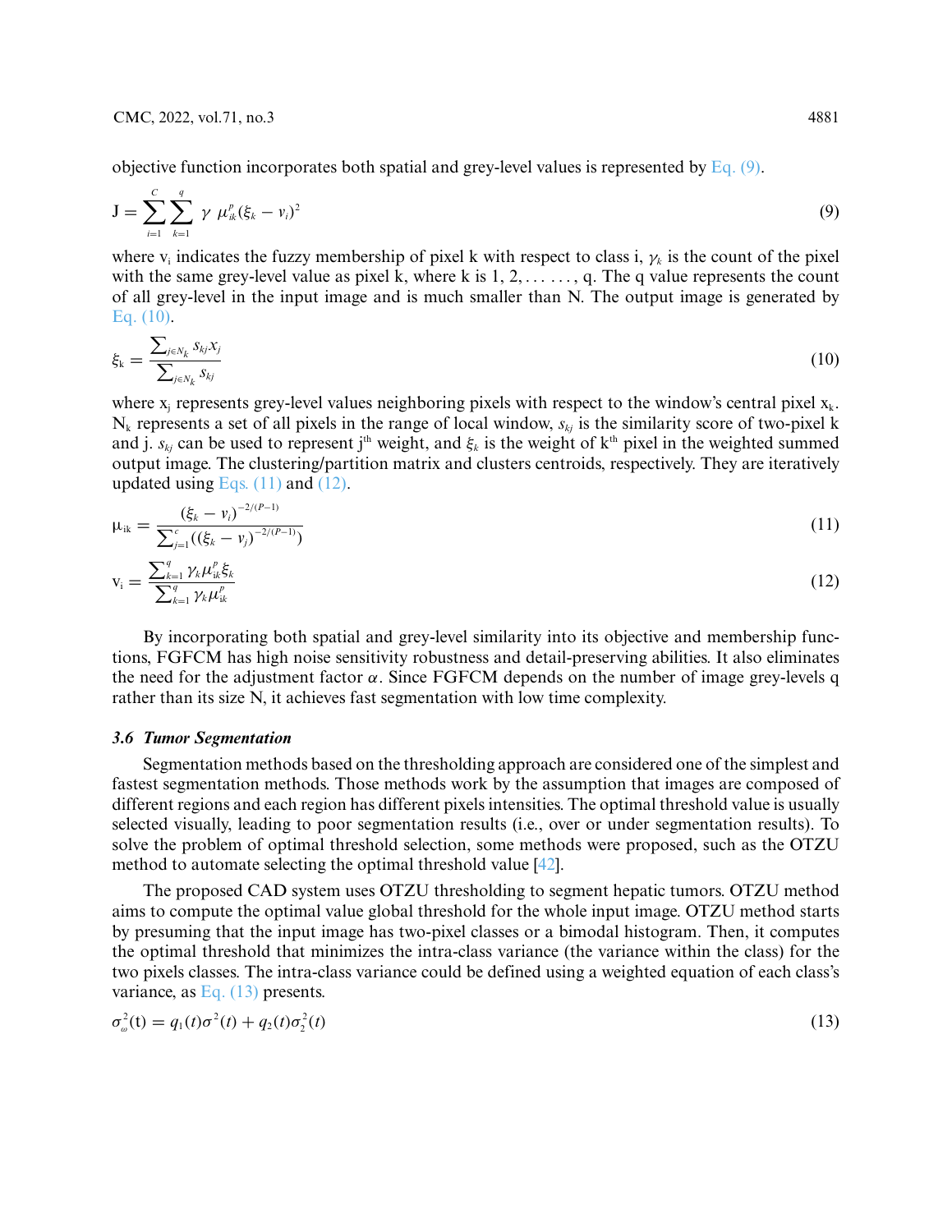where the weights q<sub>i</sub> can be calculated by [Eqs. \(14\)](#page-11-2) and [\(15\),](#page-11-3) and they represent the probability for each class i. Finally, the variances of the two-class are given by Eqs.  $(16)$  and  $(17)$ .

<span id="page-11-2"></span>
$$
q_1(t) = \sum_{i=1}^{t} p(i) \tag{14}
$$

<span id="page-11-3"></span>
$$
q_1(t) = \sum_{i=t+1}^{I} p(i) \tag{15}
$$

<span id="page-11-4"></span>
$$
\sigma_1^2(t) = \sum_{i=1}^t \left[i - \mu_1(t)\right]^2 \frac{p(i)}{q_1(t)}
$$
\n(16)

<span id="page-11-5"></span>
$$
\sigma_2^2(t) = \sum_{i=t+1}^t [i - \mu_1(t)]^2 \frac{p(i)}{q_2(t)}
$$
(17)

The process can be terminated at this point. The algorithm can continue by calculating inter-class variances for all thresholds t, and selecting t value minimizes variances. OTZU exploits the correspondence between the inter-class and intra-class variances given by  $Eq. (18)$  to reduce calculations complexity. Minimizing the intra-class variance is equivalent to maximizing the inter-class variance. The threshold value that maximizes the inter-class variance is the optimal threshold value.

<span id="page-11-0"></span>
$$
\sigma_{b}^{2}(t) = \sigma - \sigma_{w}^{2}(t) = q_{1}(t)q_{2}(t)[\mu_{1}(t) - \mu_{2}(t)]^{2}
$$
\n(18)

where  $\sigma_{\lambda}$  represents the inter-class variance and  $\sigma_{\mu}$  represents the intra-class variance.

#### *3.7 Features Extraction*

After completing tumors detection and before tumors classification, the features extraction step must be implemented. Features extraction methods fall into three categories: intensity, textural, or shape features [\[43\]](#page-21-17). Tumor intensity features indicates the statistical correlation of pixel's grey-level values within the tumor area such as histogram, mean, variance, skewness, entropy, kurtosis, and tumor area energy. Textural features indicates homogeneity, contrast, energy, and the correlation between tumor pixels such as Gabor-Energy, GLDM. Shape features include tumor area, smoothness, solidity, compactness, and sphericity for the tumor. Generally, features from different categories are combined for sophisticated hepatic tumor classification. For instance, if the tumor is not growing and tending to have sharp boundaries and a homogeneous structure with low-intensity colors, it is classified as a cyst. If the tumor is growing peripherally or nodular, then it could be a hemangioma. Hemangioma is considered the most common liver tumor. If the tumor is not a hemangioma or cyst, it is classified into either hyper-vascular or hypo-vascular tumors [\[44\]](#page-21-18).

The proposed CAD system classify the segmented tumors into either benign or malignant tumors using a combination of statistical and textural-based features. The used intensity features include the mean, standard deviation, and skewness while the used textural feature is GLDM. For each image tumor, the mean  $(\mu)$  represents the average of all tumor pixels intensities and is calculated by [Eq. \(19\).](#page-11-1)

<span id="page-11-1"></span>
$$
\mu = \frac{1}{M} \sum_{(a,b)} L_{(a,b)} \tag{19}
$$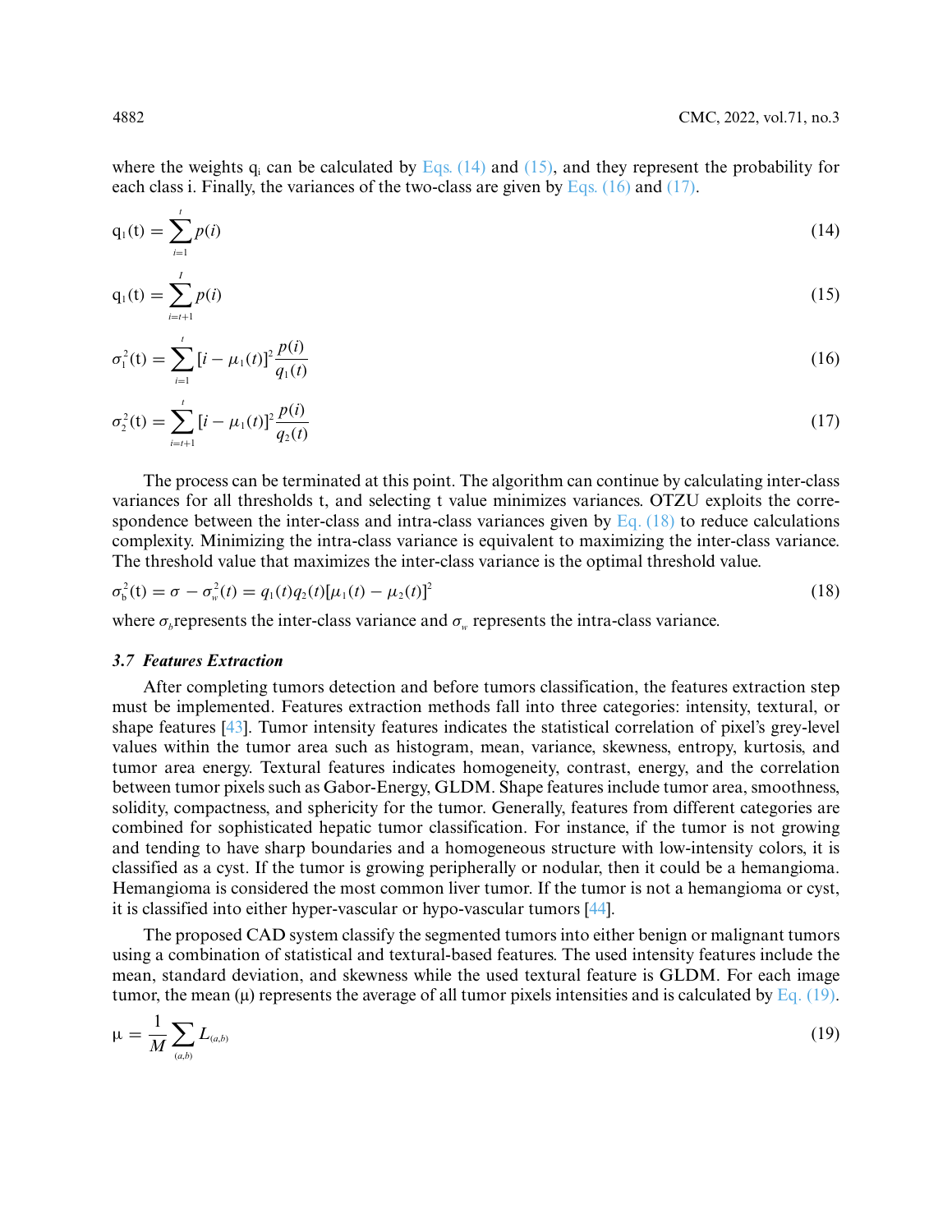where  $L_{(a,b)}$  is pixel (a, b) intensity value within the tumor area. M is the total number of tumor pixels. Standard deviation  $(\sigma)$  refers to intensity dispersion and is calculated by [Eq. \(20\).](#page-12-0)

<span id="page-12-0"></span>
$$
\sigma = \sqrt{\sum_{h=0}^{L=1} (h - \bar{h})^2} \cdot P(h) \tag{20}
$$

where h is the histogram values for tumor intensities. The histogram represents the number of all greylevel values within the tumor area. As the CT scan is a color-mapped 8-bit grey-level image, the number of its grey-level ranges from 0 to 255. The histogram is calculated by first initializing the histogram values to zero. Then, counting the number of pixels with the same intensity value as a particular value. The counts are then returned as the 2D histogram (a vector of the count values). Histogram symmetry degree is referred to as skewness and calculated by [Eq. \(21\).](#page-12-1)

<span id="page-12-1"></span>
$$
\gamma_1 = \frac{1}{\sigma^3} \sum_{h=0}^{L-1} (h - \bar{h})^3 \cdot P(h) \tag{21}
$$

GLDM [\[45\]](#page-21-19) is a textural feature extraction method that depends on the occurrence of two pixels with different absolute grey-level intensities, with displacement value *δ*. GLDM calculates the probability density functions (PDF) for the tumor area. For any displacement vector  $\delta$  within tumor area, the estimated PDF  $D(i, \delta)$  is calculated by [Eq. \(22\).](#page-12-2)

<span id="page-12-2"></span>
$$
D(i, \delta) = Prob[s_{\delta}(x, y) = i]
$$
\n(22)

where  $s_\delta(x, y) = |s(x, y) - s(x + \Delta x, y + \Delta y)|$ . Five textural features are calculated from  $D(i, \delta)$ , which are contrast, entropy, mean, homogeneity, and correlation. The contrast is calculated by [Eq. \(23\).](#page-12-3)

<span id="page-12-3"></span>
$$
Contrast = \sum_{x} \sum_{y} (x - y)^2 P(x, y)
$$
\n(23)

where  $p(x, y)$  is the GLDM-PDF for pixels x and y. The total energy is also referred to as angular second moment, is defined by Eq.  $(24)$ . Entropy is calculated by Eq.  $(25)$ . Variance is used as an indication of image homogeneity and is calculated by [Eq. \(26\).](#page-12-6)

<span id="page-12-4"></span>
$$
Total Energy = \sum_{x,y} (P(x,y))^2
$$
\n(24)

<span id="page-12-5"></span>Entropy = 
$$
\sum_{x,y} p(x,y) \log_p(x,y)
$$
 (25)

<span id="page-12-6"></span>
$$
\sigma = \sum_{x} \sum_{y} (x - \mu)^2 P(x, y) \tag{26}
$$

where  $\mu$  is the mean of GLDM. The correlation is calculated by [Eq. \(27\).](#page-12-7)

<span id="page-12-7"></span>Correlation 
$$
= \frac{\sum_{x} \sum_{y} (x - \mu_1)(y - \mu_2) P(x, y)}{\sigma_1 \sigma_2}
$$
 (27)

where  $\mu_1, \mu_2, \sigma_1 \sigma_2$  are the mean and the variance of GLDM, respectively, after the first component and second component. Extracted statistical and textural features are used to input SVM to label detected tumors into either malignant or benign tumors.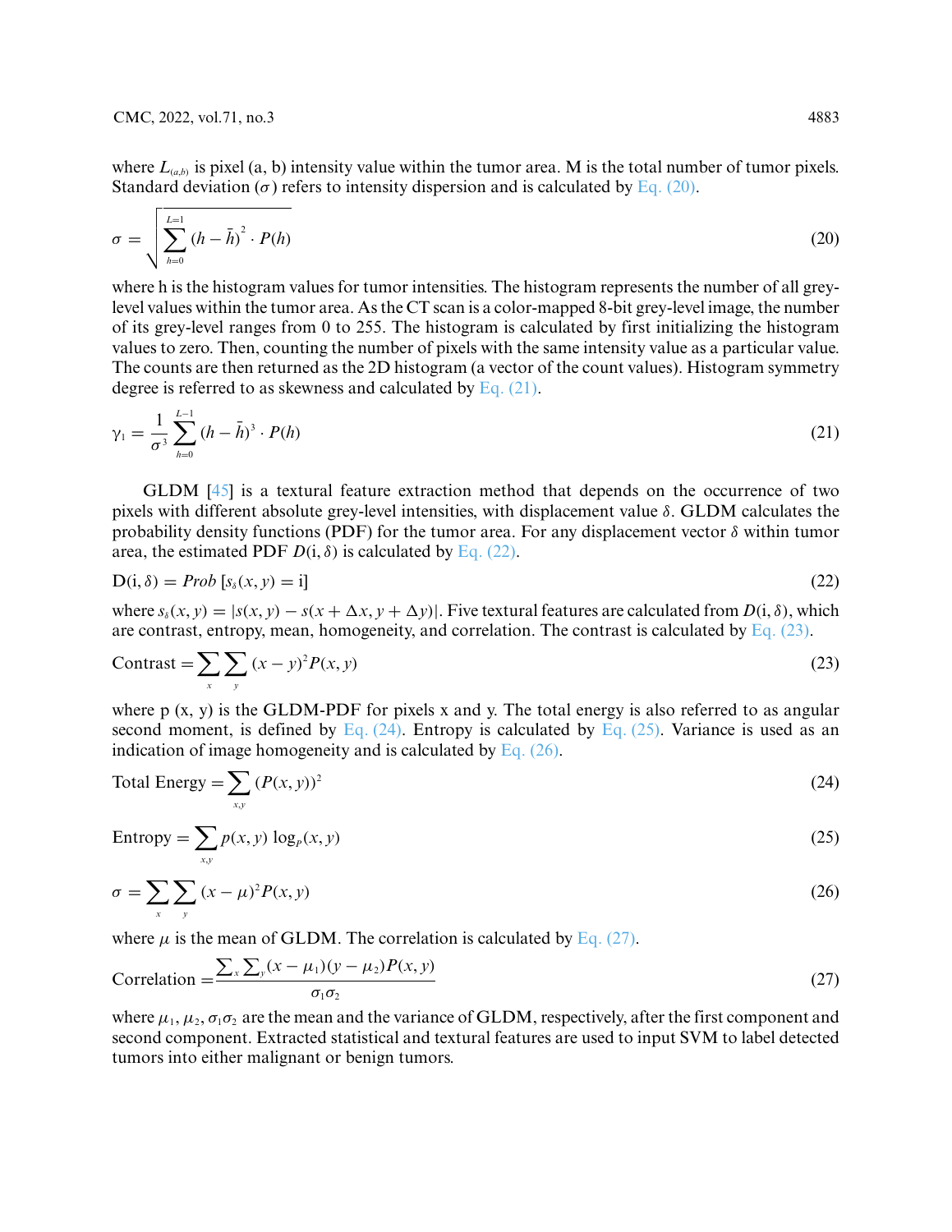#### *3.8 Tumor Classification*

In this paper, classification stage aim to predict class labels (i.e., malignant/benign) of unknown data (i.e., segmented tumor) using extracted features. The classification process was implemented based on the radiological charactersitics of different hepatic tumors in [\[46\]](#page-22-0). SVM is a binary classifier, and it divides the input points into two classes by constructing an N-dimensional hyper separation plane [\[47\]](#page-22-1). The input data points must be transformed from their dimension into a higher dimension since input points may not be linearly separable in their own space. This can be achieved by using  $Eq. (28)$ .

<span id="page-13-0"></span>
$$
T_x = \phi(x) \tag{28}
$$

SVM maintains lower computational complexity by using kernel functions. The most commonly used kernel functions are radial basis function (RBF), linear, sigmoid, and polynomial kernel functions [\[48\]](#page-22-2). This paper used the RBF kernel function. RBF kernel of two points  $f$  and  $\tilde{f}$  which denote features vectors in the input space is defined by Eq.  $(29)$ .

<span id="page-13-1"></span>
$$
RBF(f,\bar{f}) = \exp\left(-\frac{\|f-\bar{f}\|^2}{2\sigma^2}\right)
$$
 (29)

where  $||f - \bar{f}||^2$  is the square of the Euclidian distance between feature vectors *f* and  $\tilde{f}$ . *RBF*(*f*,  $\bar{f}$ ) value is in the range of 0 and 1. It has the value of 0 when two features' vectors are different (i.e., large distance) and 1 when the two vectors are the same (i.e.,  $f = \tilde{f}$ ). The *RBF* feature space has an infinite number of dimensions, and to simplify the equation,  $\sigma$  is set to value 1. The new simplified *RBF* is represented by [Eq. \(30\).](#page-13-2)

<span id="page-13-2"></span>
$$
\exp\left(-\frac{1}{2} \|f - \bar{f}\|^2\right) = \sum_{j=0}^{\infty} \frac{(f^T f')^j}{j!} \exp\left(-\frac{1}{2} \|f\|^2\right) \exp\left(-\frac{1}{2} \|\bar{f}\|^2\right) \tag{30}
$$

#### **4 Experimental Results**

This section is divided into two sections. The first section discusses the used datasets and the hardware specifications at which we implemented our experiment. The second section discusses the experimental results in detail.

#### *4.1 Datasets Description and Hardware Specification*

Performance of the proposed CAD system was evaluated using three benchmark datasets, which are MICCAI-Sliver '07 [\[33\]](#page-21-7), LiTS17 [\[34\]](#page-21-8), and 3Dircadb [\[35\]](#page-21-9) datasets.

MICCAI-Sliver07 consists of 30 CT volumes with  $512 \times 512$  in-plane resolution, 20 volumes are the MICCAI-Sliver07 training set, the rest volumes are the MICCAI-Sliver07 test dataset. The pixel size ranges from 0.54 to 0.86 mm, slice width from 0.7 to 5 mm, and number of slices per CT scan from 64 to 502 slices. MICCAI-Sliver07 CT scans come in RAW format.

3Dircadb dataset is composed of 20 CT volumes, 10 CT volumes are for women and the other 10 are for men. The hepatic tumors were presented in 75% of all volumes. Each CT slice has an in-plane resolution of  $512 \times 512$ . The number of slices per CT volume ranges from 74 to 260 slices. 3Dircadb CT scans are in DICOM format. Labeled images and mask images can be used as ground truth for the segmentation process.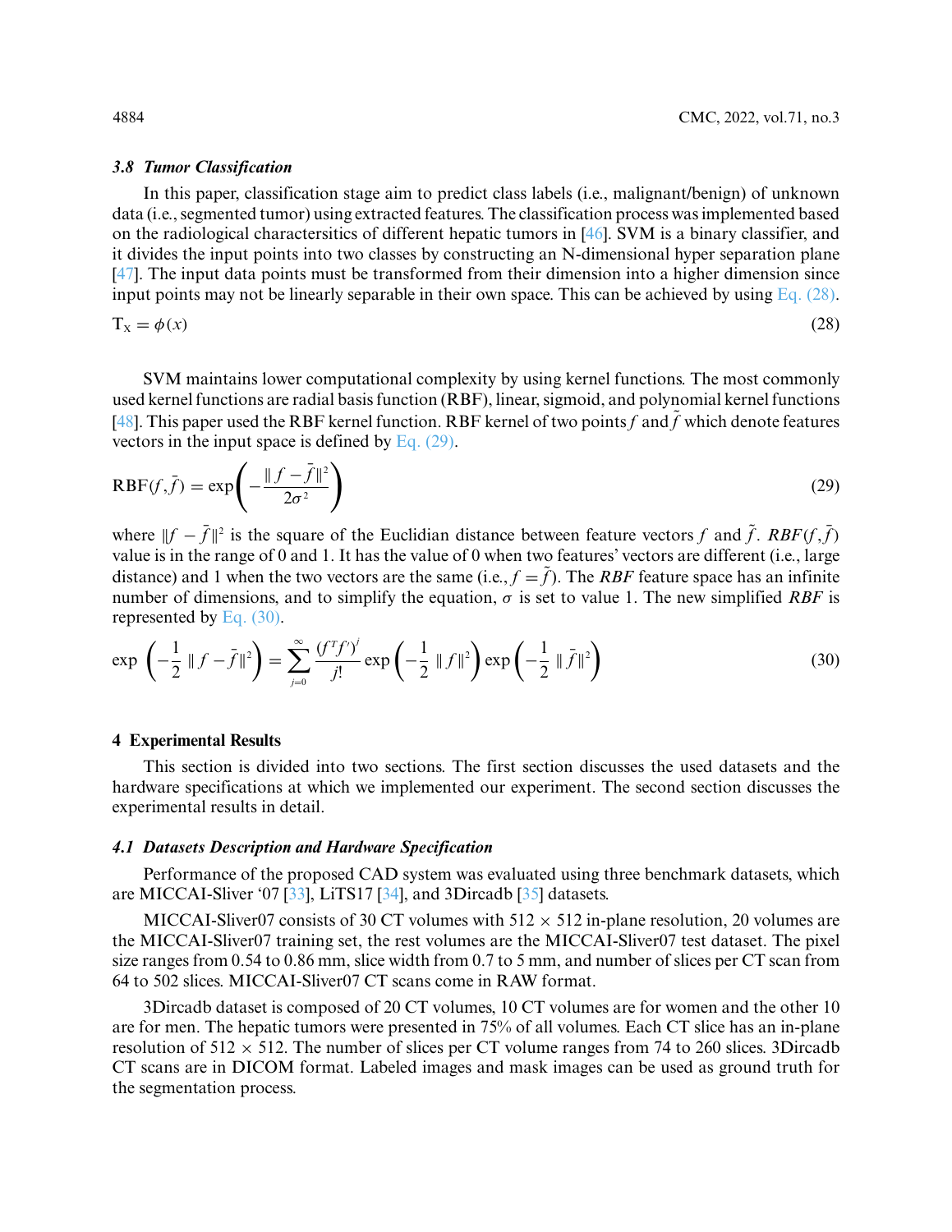LiTS17 dataset contains 200 CT volumes, 130 CT volumes as training CT volumes and 70 volumes as testing CT volumes. The CT slices have various in-plane resolutions. The pixel size is in the range of 0.56 mm and 1.0 mm in axial-direction and 0.45 mm to 6.0 mm in the z-direction. The number of slices per CT scan are in the range from 42 to 1026.

The experiments were implemented using MATLAB R2017a under the processing environment of Intel Core I7 with 12 Gigabyte RAM under windows 10.

#### *4.2 Performance Evaluation*

Several performance measures were calculated to verify the applicability and the efficiency of our CAD system [\[49\]](#page-22-3). Performance evaluation measures include accuracy (ACC), sensitivity (SEN), specificity (SPE), the area under the curve (AUC), and the Dice similarity coefficient (DSC). ACC is calculated by [Eq. \(31\).](#page-14-0)

<span id="page-14-0"></span>
$$
ACC = (TP + TN)/(TP + TN + FP + FN)
$$
\n(31)

ACC is the rate of true results and it calculates the degree of validity of the proposed system. True positive (TP) and true negative (TN) indicate the system ability to correctly label input image pixels. False positive (FP) and false negative (FN) indicate the system inability to correctly label image pixels. SEN is the ratio of true positive (TP) and it indicates the magnificence of the system at segmenting or classifing the liver and tumors. SPE is the ratio of the true negatives (TN), and it represents system's ability to correctly label abdomen and benign tumors. SEN is identified mathematically using Eq.  $(32)$ . SPE is identified mathematically using Eq.  $(33)$ .

<span id="page-14-1"></span>
$$
SEN = TP/(TP + FN) \tag{32}
$$

<span id="page-14-2"></span>
$$
SPE = TN/(TN + FP)
$$
\n(33)

In the segmentation stages, DSC measures the similarity score between segmented ROI and GT. It has a value between 0 and 1. The value of 0 indicates poor segmentation or classification with no intersection between the system result and specified labels in the dataset. DSC is defined by [Eq. \(34\).](#page-14-3) AUC represents the area under the receiver operating characteristics (ROC) curve. AUC is mainly used to evaluate the performance of a given classification. It can be graphically illustrated in terms of the false positive rates (FPR) as the x-axis and sensitivity as the y-axis. The higher the curve in the left upper corner, the higher the classification quality is.

<span id="page-14-3"></span>
$$
DSC = 2 \times TP/(2 \times TP + (FP + FN))
$$
\n(34)

# *4.2.1 Liver Segmentation Experimental Results*

As mentioned in Section 4.1, we implemented our experiment using MICCAI-Sliver07, LiTs17, and 3Dircadb datasets. The MICCAI-Sliver07 dataset has GT for liver segmentation as well as LiTS17 and 3Dircadb datasets. Therefore, we applied FGFCM to segment the liver on all subjects within the used datasets and compared the original FCM. The experimental results of the liver segmntation using FGFCM and FCM are illustrated by [Fig. 3](#page-15-0) FGFCM achieves higher quality segmentation than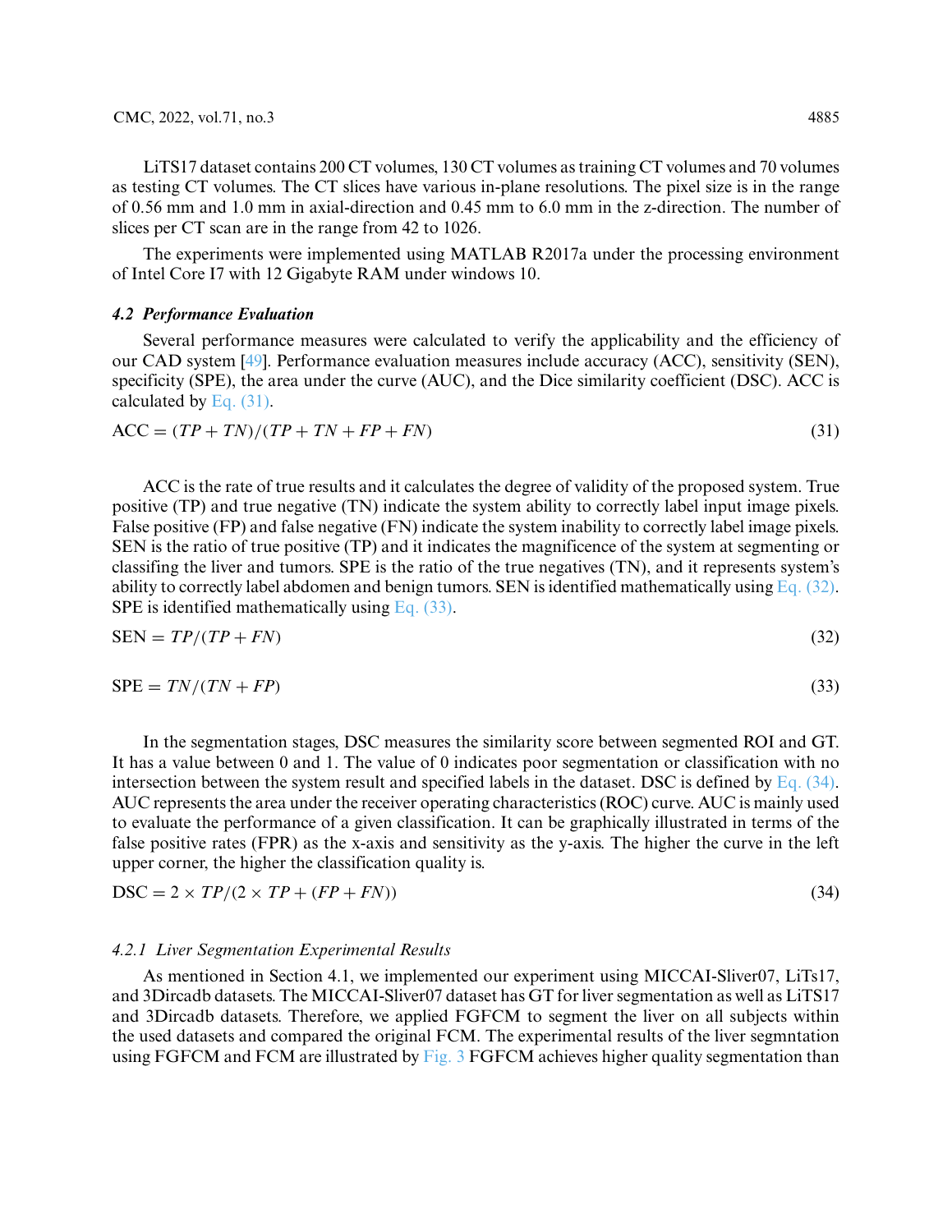FCM. [Tab. 1](#page-15-1) shows FGFCM based liver segmentation's experimental results, while [Tab. 2](#page-15-2) shows the segmentation results when original FCM is used.



**Figure 3:** Liver segmentation (a) Enhanced abdomen image, (b) Liver segmentation using FGFCM, (c) Liver segmentation using FCM

<span id="page-15-0"></span>**Table 1:** The liver segmentation using FGFCM experimental results

<span id="page-15-1"></span>

| Dataset            | ACC.      | <b>SEN</b> | <b>SPE</b> | DSC.      |
|--------------------|-----------|------------|------------|-----------|
| MICCAL-Sliver07    | 98.48%    | $97.53\%$  | $95.93\%$  | 95.88%    |
| LiTS <sub>17</sub> | $96.72\%$ | $96.01\%$  | $93.79\%$  | $95.24\%$ |
| 3Dircadb           | 94.89%    | $93.90\%$  | $92.00\%$  | $92.40\%$ |

**Table 2:** The liver segmentation using FCM experimental results

<span id="page-15-2"></span>

| Dataset            | ACC    | <b>SEN</b> | SPE.      | DSC.      |
|--------------------|--------|------------|-----------|-----------|
| MICCAL-Sliver07    | 88 23% | $85.61\%$  | 83.90%    | 84.71%    |
| LiTS <sub>17</sub> | 89.87% | $86.27\%$  | $80.44\%$ | $81.52\%$ |
| 3Direadh           | 87.15% | 84.63%     | 79.45%    | 80.01%    |

According to [Tabs. 1](#page-15-1) and [2,](#page-15-2) FGFCM results in more accurate and reliable segmentation when compared to the original FCM. The mean segmentation accuracy, sensitivity, and specificity were improved by almost 8%, 10%, and 12% respectively when the FGFCM was the segmentation method. This improvement is the consequence of considering pixels' spatial and grey-level local correlations in the membership function and low noise sensitivity and detail preserving abilities. To reduce the segmentation time, FGFCM reduces the complexity of the segmentation process. This can be achieved by considering the total number of grey levels on the CT scan rather than the size of the scan. The proposed CAD system doesn't require user interaction to identify the trade-off between efficiency and noise suppression. This proves the reliability and automation of the proposed method.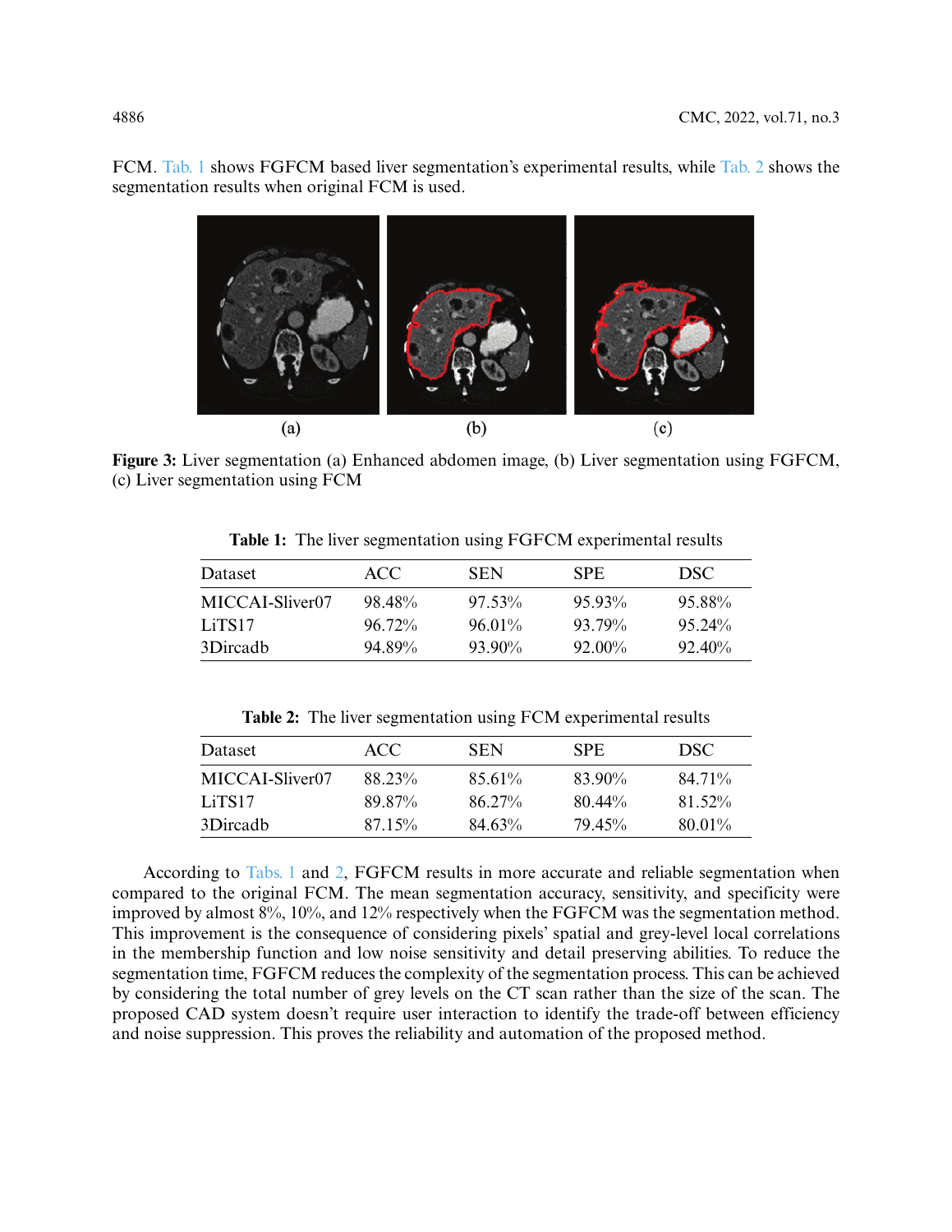#### CMC, 2022, vol.71, no.3 4887

#### *4.2.2 Tumor Segmentation Experimental Results*

Tumor segmentation experiment was implanted 3Dircadb and LiTS17 datasets only. This because MICCAI-Sliver07 dataset is mainly concerned with the liver segmentation and doesn't include tumors nor their GT. The experimental results for tumor segmentation are demonstrated by [Tab. 3.](#page-16-0) The results in [Tab. 3](#page-16-0) show that the proposed CAD system achieved high segmentation accuracy for tumor segmentation from CT scans. [Fig. 4](#page-16-1) illustrates the tumors segmentation from the segmented liver.

<span id="page-16-0"></span>

| Dataset  | ACC.      | SEN       | SPE.      | <b>DSC</b> |
|----------|-----------|-----------|-----------|------------|
| LiTS17   | $97.59\%$ | $96.44\%$ | $95.12\%$ | 94.27%     |
| 3Dircadb | $97.09\%$ | $96.65\%$ | 94.80%    | $95.34\%$  |

**Table 3:** Tumors segmentation performance evaluation



**Figure 4:** The experimental results of the segmntation processes (a) Outlined liver, (b) Segmented liver using FGFCM, (c) Outlined tumors and (d) Segmented tumors binary masks

# <span id="page-16-1"></span>*4.2.3 Tumor Classification Experimental Results*

The tumor classification process was implemented in terms of statistical features only. Besides, it was implemented in terms of statistical and textural features using the SVM classifier. As illustrated in [Tab. 4,](#page-16-2) statistical features fail to characterize tumors well. When those features were combined with textural features, they succeeded in characterizing the detected tumors and helped in raising the accuracy for labeling tumors as either malignant or benign.

<span id="page-16-2"></span>**Table 4:** The tumor classification using SVM with only statistical features experimental results

| Dataset            | ACC.   | <b>SEN</b>           | SPE.      | DSC.   | AUC.   |
|--------------------|--------|----------------------|-----------|--------|--------|
| LiTS <sub>17</sub> | 77.32% | 77.46 <sup>o</sup> % | $71.11\%$ | 73.67% | 78.80% |
| 3Dircadb           | 81.58% | 79.34%               | 76.85%    | 77.44% | 78.02% |

The proposed system used mean, standard deviation, skewness as statistical features, and GLDM as textural features. [Tab. 5](#page-17-0) showed the experimental results for tumor classification when statistical and textural features were combined. [Fig. 5](#page-17-1) shows the ROC curves for classification with statistical features only and with statistical and textural features combined.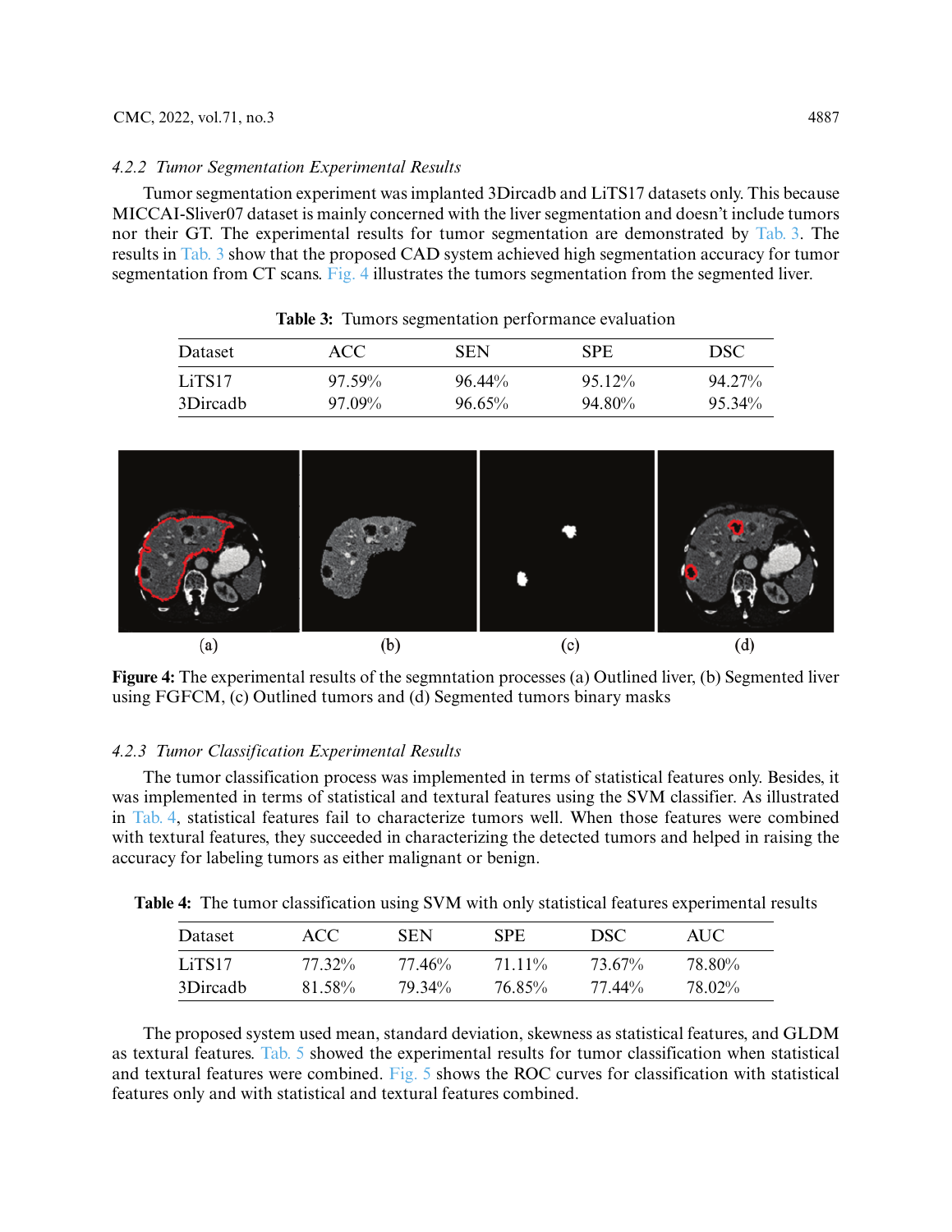| Dataset  | ACC.   | <b>SEN</b> | SPE.      | <b>DSC</b> | AUC.   |
|----------|--------|------------|-----------|------------|--------|
| LiTS17   | 95.57% | $96.23\%$  | 95.83%    | $95.47\%$  | 98.20% |
| 3Dircadb | 96.88% | 97.32%     | $97.65\%$ | 96.66%     | 98.64% |

<span id="page-17-0"></span>**Table 5:** The tumor classification using SVM with combination of statistical and textural features experimental results



<span id="page-17-1"></span>**Figure 5:** The ROC curve for tumors classification using statistical and textural features

#### *4.3 Comparison with Other Methods*

The performance of the proposed method was evaluated in comparison with other related studies which evaluated their work using MICCAI-Sliver07, 3Dircadb, or LiTS17 datasets. The average DSC results of the proposed CAD system in terms of the liver and tumor segmentation are listed in [Tab. 6.](#page-17-2) The overall performance of the CAD system in comparison with other CAD systems is demonstrated in [Tab. 7.](#page-18-0) The experimental results in [Tabs. 6](#page-17-2) and [7](#page-18-0) prove the superiority and applicability of the proposed CAD system.

**Table 6:** The DSC of the liver and tumors segmentation for different methods

<span id="page-17-2"></span>

| Method             | Liver seg. | Tumors seg. | Mean      |
|--------------------|------------|-------------|-----------|
| Kaluva et al. [50] | $92.3\%$   | 62.5%       | $77.40\%$ |
| Bi et al. $[51]$   | $95.9\%$   | $50.0\%$    | 72.95%    |
| Li et al. $[52]$   | 95.3%      | 72.2%       | 84.15%    |
| Chirst et al. [53] | 94.3%      | 56.0%       | 75.15%    |
|                    |            |             |           |

(Continued)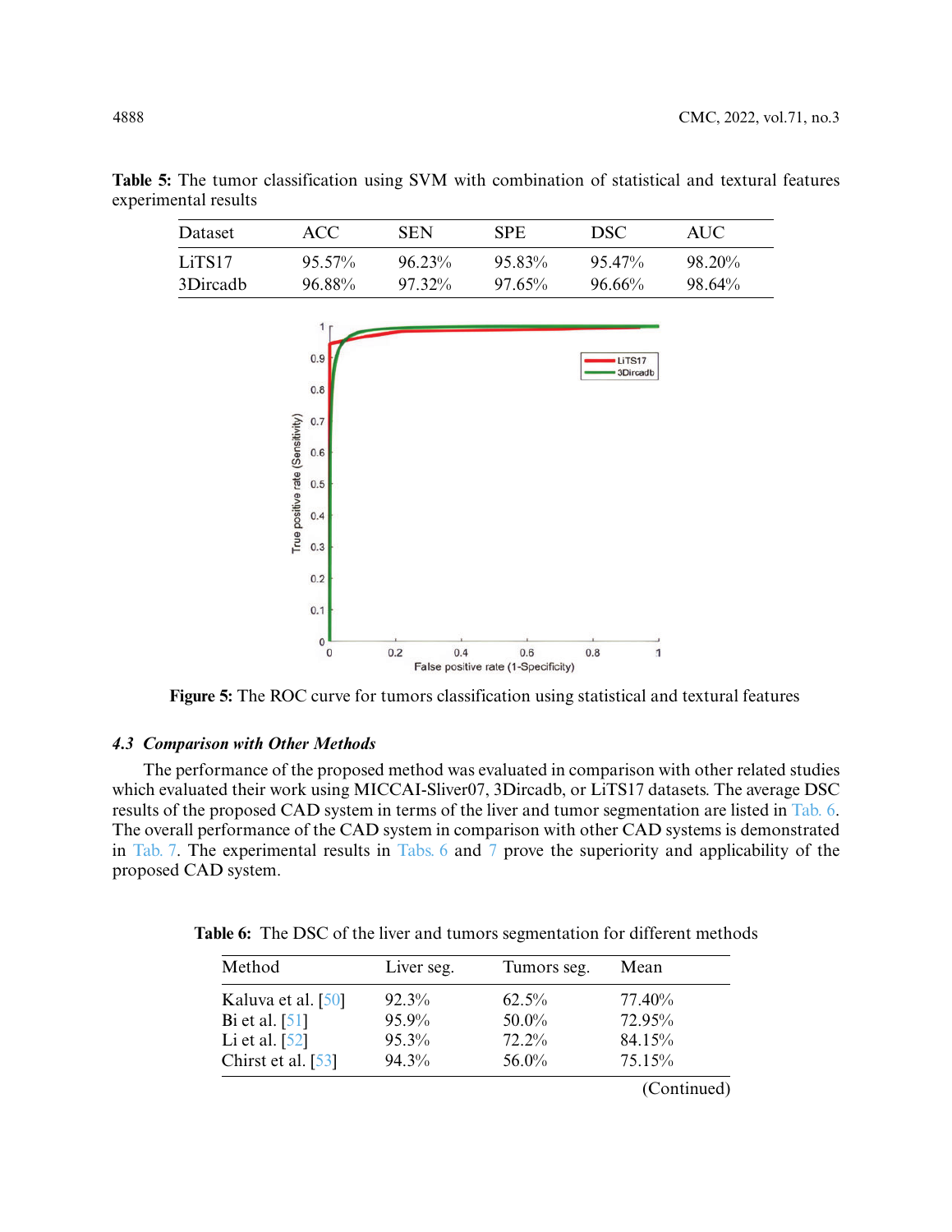| <b>Table 6:</b> Continued           |                 |             |        |  |  |
|-------------------------------------|-----------------|-------------|--------|--|--|
| Method                              | Liver seg.      | Tumors seg. | Mean   |  |  |
| Moghbel et al. $[54]$<br>Our method | 91.1%<br>93.17% | 93.61%      | 93.71% |  |  |

**Table 6:** Continued

**Table 7:** The comparison of the proposed system with other systems

<span id="page-18-0"></span>

| Method                | <b>ACC</b> | <b>SEN</b> | <b>SPE</b> | <b>DSC</b> |
|-----------------------|------------|------------|------------|------------|
| Li et al. $[52]$      | 86.12%     | 87.67%     | 87.90%     | 88.85%     |
| Doron et al. $[55]$   | 91.72%     | 91%        | 92.61%     | 90.50%     |
| Vorontsov et al. [56] | 87.62%     | 89.99%     | 85.66%     | 86.76%     |
| Chlebus et al. [57]   | 88.13%     | 85.43%     | 87.33%     | 87.52%     |
| Zhang et al. [58]     | 89.92%     | 90.25%     | 88.63%     | 89.42%     |
| Foruzan et al. [59]   | 80%        | 79.61%     | 81.90%     | 82%        |
| Our method            | 96.75%     | 96.38%     | 95.20%     | 95.13%     |

# *4.4 Discussion*

The liver segmentation task from CT scans is considered a very challenging and complicated task due to various factors. First, the liver has high intensities values overlap with its neighboring organs. Second, CT scans are highly affected by the impulse noises imposed by the CT scanner. Last but not least, the segmentation methods have high noise sensitivity. As a result of all those factors, the segmentation quality decreases resulting in under or over segmentation and the segmentation method will fial to correctly contour the ROI. They may also consume long processing time due to the noise.

The proposed CAD system used AMF with contrast enhancement technique as a presegmentation stage to reduce the noise effect. Besides, FGFCM was used as actual liver segmentation since it had high noise robustness, details preserving abilities with low complixty implemmtation. FGFCM resulted in high quality segmentation because of two factors. First, the FGFCM algorithm consider the spatial relationship between CT scans pixels. Second, the usage of color mapping, AHE and AMF to enhance the quality of the scans. The processing complexity was much reduced by selecting CT scans where the liver can be differentiated and using them for further processing.

Luo et al. [\[60\]](#page-22-14) segmented liver using discrete wavelet transform (DWT) with a sensitivity of 94.1%, but their method suffered from being relatively complex due to DWT coefficients computations. Hameed et al. [\[61\]](#page-22-15) proposed a CAD system to classify CT scans liver tumors into either malignant or benign. This method was unable to deal with high-order features and resulted in a sensitivity of 84%. Chen et al. [\[62\]](#page-22-16) proposed a CAD system to diagnose hepatic cirrhosis tumors. This method achieved abnormal tumors diagnosis accuracy of 90% but failed to deal with large datasets. Edwin et al. [\[63\]](#page-23-0) proposed an enhanced tumor segmentation method based on the thresholding approach. Their method achieved 93% sensitivity but suffered from over/under segmentation with complexity in threshold value selection. Das et al. [\[64\]](#page-23-1) proposed an automatic CAD system to diagnose tumors using adaptive thresholding and achieved 89.15% accuracy. The proposed CAD system achieved an average ACC of 96.75%, SEN of 96.38%, SPE of 95.20% and DSC of 95.13%. It had the advantage of being fully automatic and robust to noise. It was also able to achive low complexity implementation by being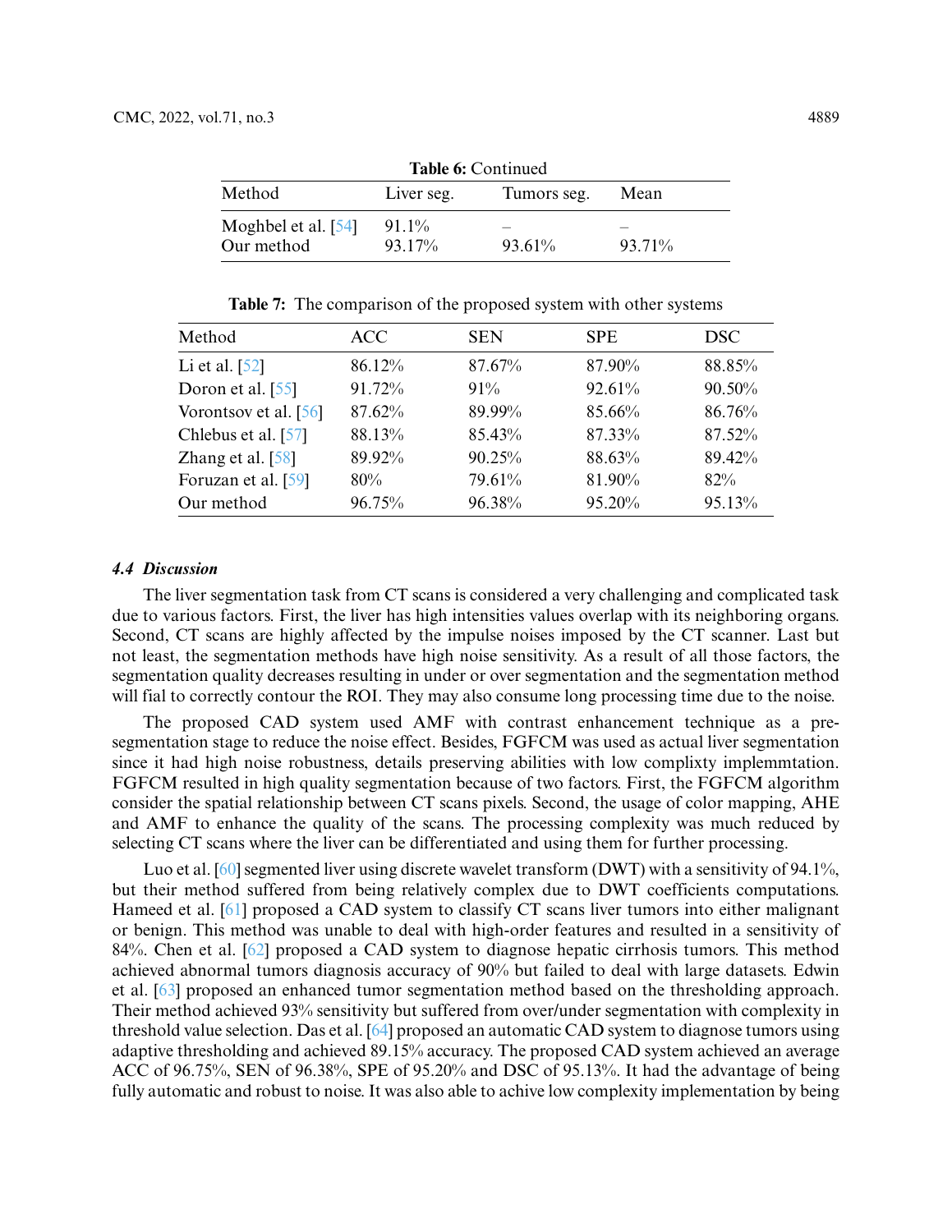implemented using CT scans at which liver can be differentiated and discarding those slices with heart or other abdomen organs. Our CAD system could deal with large datasets and was verified using three benchmark datasets, 3Dircadb, LiTS17, and MICCAI-Sliver07, with total cases of 250 subjects.

# **5 Conclusion**

We developed a new CAD system that can be applied to different datasets to diagnose malignant and benign liver tumors from CT scans. We used three different public datasets, MICCAI-Sliver07, LiTS17, and 3Dircad. The proposed system starts by selecting CT slices based on liver clarity. Then, it enhances the quality of CT scans using filtering and contrast enhancement techniques. Next, the preprocessed CT scans are segmented into liver and abdomen regions using the FGFCM algorithm. Then, the segmented liver is passed as input to the OTZU thresholding method to segment tumor regions. After that, the system extracts four features which are the combination of textural and statistical features. Finally, the extracted features are passed to SVM to label tumors as either malignant or benign. To validate the proposed system, different performance metrics were calculated. The proposed CAD system achieved an average ACC of 96.75%, SEN of 96.38%, SPE of 95.20% and DSC of 95.13%. In the future, we are focusing on incorporating artificial intelligence techniques into our method, providing classification method that can label detected tumors into more sophisticated classes such as HCC and Cyst, enhancing the tumor classification process by using more features that can best characterize each type of liver tumors while maintaining low computational time. In future, we are focusing on incorporating artificial intelligence techniques into our method, providing classification method that can label detected tumors into more sophisticated classes such as HCC and Cyst, enhancing tumor classification process by using more features that can best characterize liver tumors with lower computational time, providing segmentation methods that can handle features with high order and building our own dataset and using it for our implementations.

**Funding Statement:** The authors received no specific funding for this study.

**Conflicts of Interest:** The authors declare that they have no conflicts of interest to report regarding the present study.

#### **References**

- <span id="page-19-0"></span>[1] J. Seco, B. Clasie and M. Partridge, "Review on the characteristics of radiation detectors for dosimetry and imaging," *Physics in Medicine and Biology*, vol. 59, no. 20, pp. R303–R347, 2014.
- <span id="page-19-1"></span>[2] R. Sharma, "Descriptive epidemiology of incidence and mortality of primary liver cancer in 185 countries: Evidence from GLOBOCAN 2018," *Japanese Journal of Clinical Oncology*, vol. 50, no. 12, pp. 1370–1379, 2020.
- <span id="page-19-2"></span>[3] T. Kogiso and K. Tokushige, "The current view of nonalcoholic fatty liver disease-related hepatocellular carcinoma," *Cancers*, vol. 13, no. 3, pp. 516, 2021.
- <span id="page-19-3"></span>[4] Y. N. Zhang, K. J. Fowler, G. Hamilton, J. Y. Cui, E. Z. Sy *et al.,* "Liver fat imaging—a clinical overview of ultrasound, CT, and MR imaging," *The British Journal of Radiology*, vol. 91, pp. 20170959, 2018.
- <span id="page-19-4"></span>[5] S. S. Gunasundari and M. S. Ananthi, "Comparison and evaluation of methods for liver tumor classification from CT datasets," *International Journal of Computer Applications*, vol. 39, no. 18, pp. 46–51, 2012.
- <span id="page-19-5"></span>[6] G. Li, X. Chen, F. Shi, W. Zhu, J. Tian *et al.,* "Automatic liver segmentation based on shape constraints and deformable graph cut in CT images," *IEEE Transactions on Image Processing*, vol. 24, no. 12, pp. 5315–5329, 2015.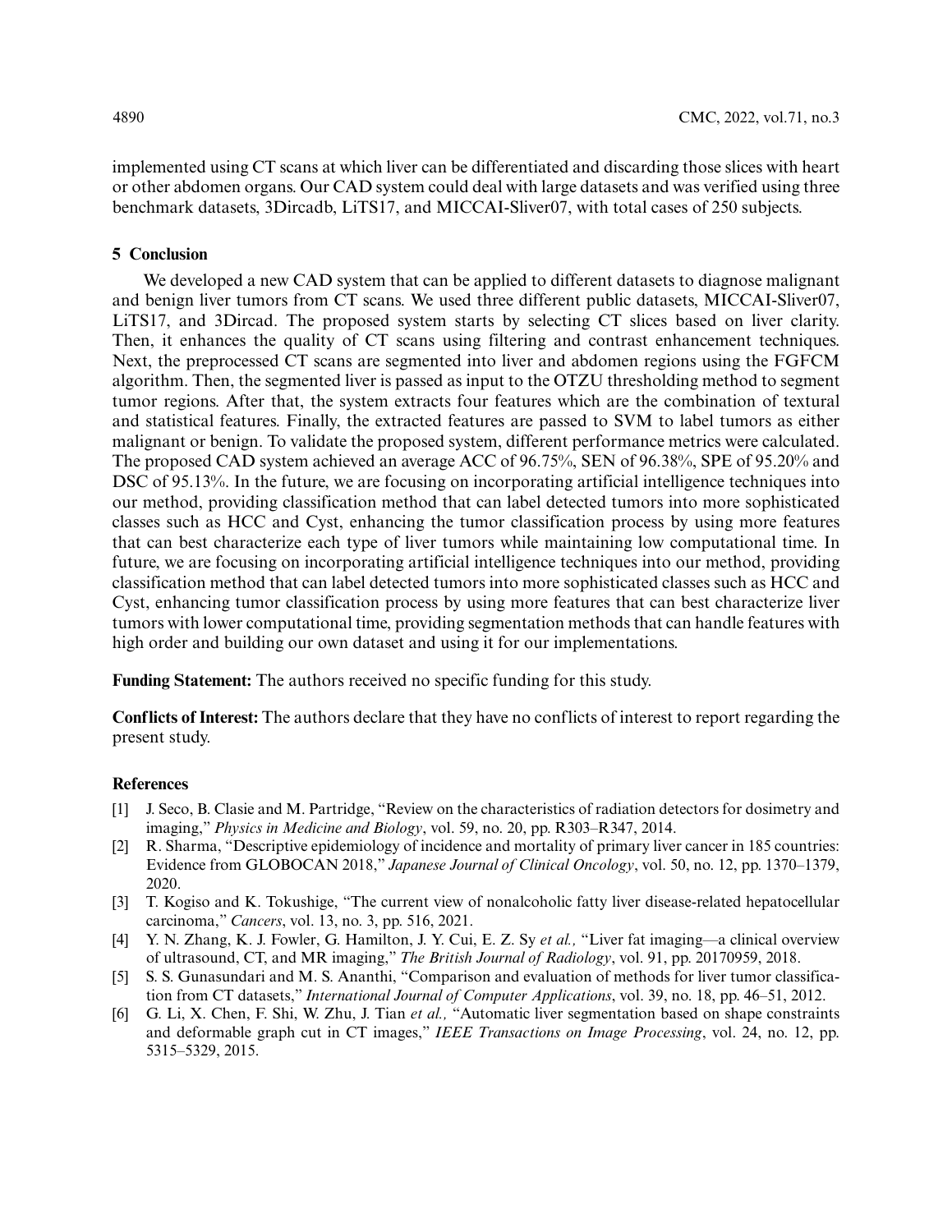- <span id="page-20-0"></span>[7] E. -L. Chen, P. -C. Chung, C. -L. Chen, H. -M. Tsai and C. -I. Chang, "An automatic diagnostic system for CT liver image classification," *IEEE Transactions on Biomedical Engineering*, vol. 45, no. 6, pp. 783–794, 1998.
- <span id="page-20-1"></span>[8] C. -L. Ho, S. Chen, D. W. Yeung and T. K. Cheng, "Dual tracer PET/CT imaging in evaluation of metastatic hepatocellular carcinoma," *Journal of Nuclear Medicine*, vol. 48, no. 6, pp. 902–909, 2007.
- <span id="page-20-2"></span>[9] R. L. Schapiro and L. C. Chiu, "Computed tomography of the liver: A review," *Journal of Computed Tomography*, vol. 2, no. 4, pp. 331–341, 1978.
- <span id="page-20-3"></span>[10] L. Xie, Y. Guang, H. Ding, A. Cai and Y. Huang, "Diagnostic value of contrast enhanced ultrasound, computed tomography and magnetic resonance imaging for focal liver lesions: A meta-analysis," *Ultrasound in Medicine & Biology*, vol. 37, no. 6, pp. 854–861, 2011.
- <span id="page-20-4"></span>[11] B. Blechacz and G. J. Gores, "Positron emission tomography scan for a hepatic mass," *Hepatology*, vol. 52, no. 6, pp. 2186–2191, 2010.
- <span id="page-20-5"></span>[12] A. Ciurte and S. Nedevschi, "Texture analysis within contrast enhanced abdominal CT images," in *IEEE 5th Int. Conf. on Intelligent Computer Communication and Processing*, Cluj-Napoca, Romania, pp. 73–78, 2009.
- <span id="page-20-6"></span>[13] M. K. Santos, J. R. F. Júnior, D. T. Wada, A. P. M. Tenório, M. H. N. Barbosa *et al.,* "Artificial intelligence, machine learning, computer-aided diagnosis, and radiomics: Advances in imaging towards to precision medicine," *Radiologia Brasileira*, vol. 52, no. 6, pp. 387–396, 2019.
- <span id="page-20-7"></span>[14] J. H. Moltz, L. Bornemann, V. Dicken and H. Peitgen, "Segmentation of liver metastases in ct scans by adaptive thresholding and morphological processing," in *Proc. of MICCAI Workshop*, Berlin, Germany, pp. 1–8, 2008.
- <span id="page-20-8"></span>[15] C. Huang, F. Jia, Y. Li, X. Zhang, H. Luo *et al.,* "Fully automatic liver segmentation using probability atlas registration," in *Int. Conf. on Electronics, Communications and Control*, Zhoushan, Zhejiang, China, pp. 126–129, 2012.
- <span id="page-20-9"></span>[16] D. Wong, J. Liu, Y. Fengshou, Q. Tian, W. Xiong *et al.,* "A semi-automated method for liver tumor segmentation based on 2d region growing with knowledge-based constraints," in *Proc. of MICCAI Workshop*, Berlin, Germany, pp. 1–10, 2008.
- <span id="page-20-10"></span>[17] R. Pohle and K. D. Toennies, "Segmentation of medical images using adaptive region growing," in *Proc. of SPIE Medical Imaging*, San Diego, California, USA, pp. 1337–1346, 2001.
- <span id="page-20-11"></span>[18] B. N. Li, C. K. Chui, S. H. Ong and S. Chang, "Integrating FCM and level sets for liver tumor segmentation," in *Proc. 13th Int. Conf. on Biomedical Engineering*, Berlin, Germany, pp. 202–205, 2008.
- <span id="page-20-12"></span>[19] J. -Y. Zhou, D. W. K. Wong, F. Ding, S. K. Venkatesh, Q. Tian *et al.,* "Liver tumour segmentation using contrast-enhanced multi-detector CT data: Performance benchmarking of three semiautomated methods," *European Radiology*, vol. 20, no. 7, pp. 1738–1748, 2010.
- <span id="page-20-13"></span>[20] N. H. Abdel-Massieh, M. M. Hadhoud and K. M. Amin, "Automatic liver tumor segmentation from CT scans with knowledge-based constraints," in *Cairo Int. Biomedical Engineering Conf.*, Cairo, Egypt, pp. 215–218, 2010.
- <span id="page-20-14"></span>[21] S. S. Kumar, R. S. Moni and J. Rajeesh, "Automatic liver and lesion segmentation: A primary step in diagnosis of liver diseases," *Signal, Image and Video Processing*, vol. 7, no. 1, pp. 163–172, 2011.
- <span id="page-20-15"></span>[22] Y. Zhao, Y. Zan, X. Wang and G. Li, "Fuzzy C-means clustering-based multilayer perceptron neural network for liver CT images automatic segmentation,"in *2010 Chinese Control and Decision Conf.*, Xuzhou, China, pp. 3423–3427, 2010.
- <span id="page-20-16"></span>[23] M. Danciu, M. Gordan, C. Florea and A. Vlaicu, "3D DCT supervised segmentation applied on liver volumes," in *5th Int. Conf. on Telecommunications and Signal Processing*, Roma, Italy, pp. 779–783, 2012.
- <span id="page-20-17"></span>[24] H. Ji, J. He, X. Yang, R. Deklerck and J. Cornelis, "ACM-Based automatic liver segmentation from 3D CT images by combining multiple atlases and improved mean-shift techniques," *IEEE Journal of Biomedical and Health Informatics*, vol. 17, no. 3, pp. 690–698, 2013.
- <span id="page-20-18"></span>[25] D. Smeets, D. Loeckx, B. Stijnen, B. D. Dobbelaer, D. Vandermeulen *et al.,* "Semi-automatic level set segmentation of liver tumors combining a spiral-scanning technique with supervised fuzzy pixel classification," *Medical Image Analysis*, vol. 14, no. 1, pp. 13–20, 2010.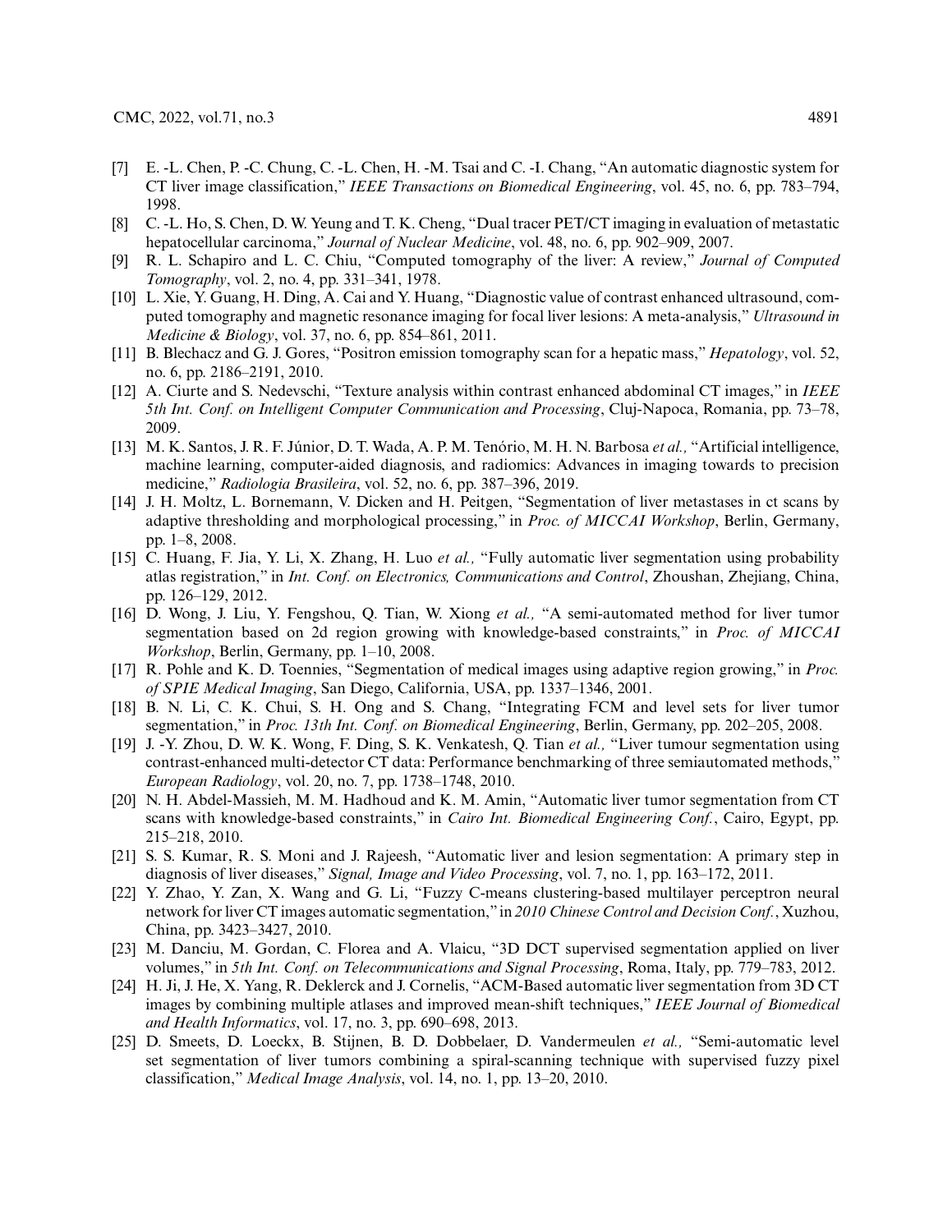- <span id="page-21-0"></span>[26] A. Moghe, D. J. Singhai and D. S. Shrivastava, "Automatic threshold-based liver lesion segmentation in abdominal 2d ct images," *International Journal of Image Processing*, vol. 5, no. 2, pp. 166–176, 2011.
- <span id="page-21-1"></span>[27] W. N. Yussof and H. Burkhardt, "3D volumetric CT liver segmentation using hybrid segmentation techniques," in *Int. Conf. of Soft Computing and Pattern Recognition*, Malacca, Malaysia, pp. 85, 2009.
- <span id="page-21-2"></span>[28] Y. Hame, "Liver segmentation using implicit surface evaluation," in *Medical Image Computing and Computer-Assisted Intervention-MICCAI 2008*, vol. 2, New York, USA, pp. 1–10, 2008.
- <span id="page-21-3"></span>[29] A. Adcock, D. Rubin and G. Carlsson, "Classification of hepatic lesions using the matching metric," *Computer Vision and Image Understanding*, vol. 121, pp. 36–42, 2014.
- <span id="page-21-4"></span>[30] W. Huang, N. Li, Z. Lin, G. B. Huang, W. Zong *et al.,* "Liver tumor detection and segmentation using kernel-based extreme learning machine," in *Annual Int. Conf. of the IEEE Engineering in Medicine and Biology Society (EMBC)*, Osaka, Japan, pp. 3662–3665, 2013.
- <span id="page-21-5"></span>[31] B. N. Li, C. K. Chui, S. Chang and S. H. Ong, "A new unified level set method for semi-automatic liver tumor segmentation on contrast-enhanced CT images," *Expert Systems with Applications*, vol. 39, no. 10, pp. 9661–9668, 2012.
- <span id="page-21-6"></span>[32] G. Mariani, L. Bruselli, T. Kuwert, E. E. Kim, A. Flotats *et al.,* "A review on the clinical uses of SPECT/CT," *European Journal of Nuclear Medicine and Molecular Imaging*, vol. 37, no. 10, pp. 1959–1985, 2010.
- <span id="page-21-7"></span>[33] B. Van Ginneken, T. Heimann and M. Styner, "3D segmentation in the clinic: A grand challenge," in *MICCAI Workshop on 3D Segmentation in the Clinic: A Grand Challenge*, Brisbane, Australia, pp. 7–15, 2007.
- <span id="page-21-8"></span>[34] L. Soler, A. Hostettler, V. Agnus, A. Charnoz, J. Fasquel *et al.,* "3D image reconstruction for comparison of algorithm database: A patient specific anatomical and medical image database," *IRCAD*, Strasbourg, France, Tech. Rep,, 2010.
- <span id="page-21-9"></span>[35] P. Bilic, P. F. Christ, E. Vorontsov, G. Chlebus, H. Chen *et al.,* "The liver tumor segmentation benchmark (lits)," *Computer Vision and Pattern Recognition*, vol. 1901, pp. 40–83, 2019.
- <span id="page-21-10"></span>[36] T. Razi, P. Emamverdizadeh, N. Nilavar and S. Razi, "Comparison of the hounsfield unit in CT scan with the gray level in cone-beam CT," *Journal of Dental Research, Dental Clinics, Dental Prospects*, vol. 13, no. 3, pp. 177–182, 2019.
- <span id="page-21-11"></span>[37] M. Kumar and A. Rana, "Image enhancement using contrast limited adaptive histogram equalization and wiener filter," *International Journal of Engineering and Computer Science*, vol. 5, no. 6, pp. 2225–2231, 2016.
- <span id="page-21-12"></span>[38] C. Y. Ning, S. F. Liu and M. Qu, "Research on removing noise in medical image based on median filter method," in *IEEE Int. Symposium on IT in Medicine & Education*, Jinan, Shandong, China, pp. 384–388, 2009.
- <span id="page-21-13"></span>[39] J. C. Bezdek, R. Ehrlich and W. Full, "FCM: The fuzzy c-means clustering algorithm," *Computers & Geosciences*, vol. 10, no. 2–3, pp. 191–203, 1984.
- <span id="page-21-14"></span>[40] S. Chen and D. Zhang, "Robust image segmentation using FCM with spatial constraints based on new kernel-induced distance measure," *IEEE Transactions on Systems, Man and Cybernetics, Part B (Cybernetics)*, vol. 34, no. 4, pp. 1907–1916, 2004.
- <span id="page-21-15"></span>[41] W. Cai, S. Chen and D. Zhang, "Fast and robust fuzzy c-means clustering algorithms incorporating local information for image segmentation," *Pattern Recognition*, vol. 40, no. 3, pp. 825–838, 2007.
- <span id="page-21-16"></span>[42] N. Otsu, "A threshold selection method from gray-level histograms," *IEEE Transactions on Systems, Man, and Cybernetics*, vol. 9, no. 1, pp. 62–66, 1979.
- <span id="page-21-17"></span>[43] T. Moser and T. S. Nogueira, "Localized fibrous tumor of the liver: Imaging features," *Liver Cancer*, vol. 5, pp. 17–19, 2009.
- <span id="page-21-18"></span>[44] D. Giosa, F. C. D. Tocco, G. Raffa, C. Musolino, D. Lombardo *et al.,* "Comprehensive characterization of HBV in tumor and non-tumor liver tissues from patients with HBV related-HCC," *Digestive and Liver Disease*, vol. 52, pp. e3–e4, 2020.
- <span id="page-21-19"></span>[45] A. H. AB, S. A. Ahmed, M. E. M. Gar-elnabi, M. A. Omer and A. I. Ahmed, "Characterization of hepatocellular carcinoma (HCC) in CT images using texture analysis technique," *International Journal of Science and Research (IJSR)*, vol. 5, no. 1, pp. 917–921, 2016.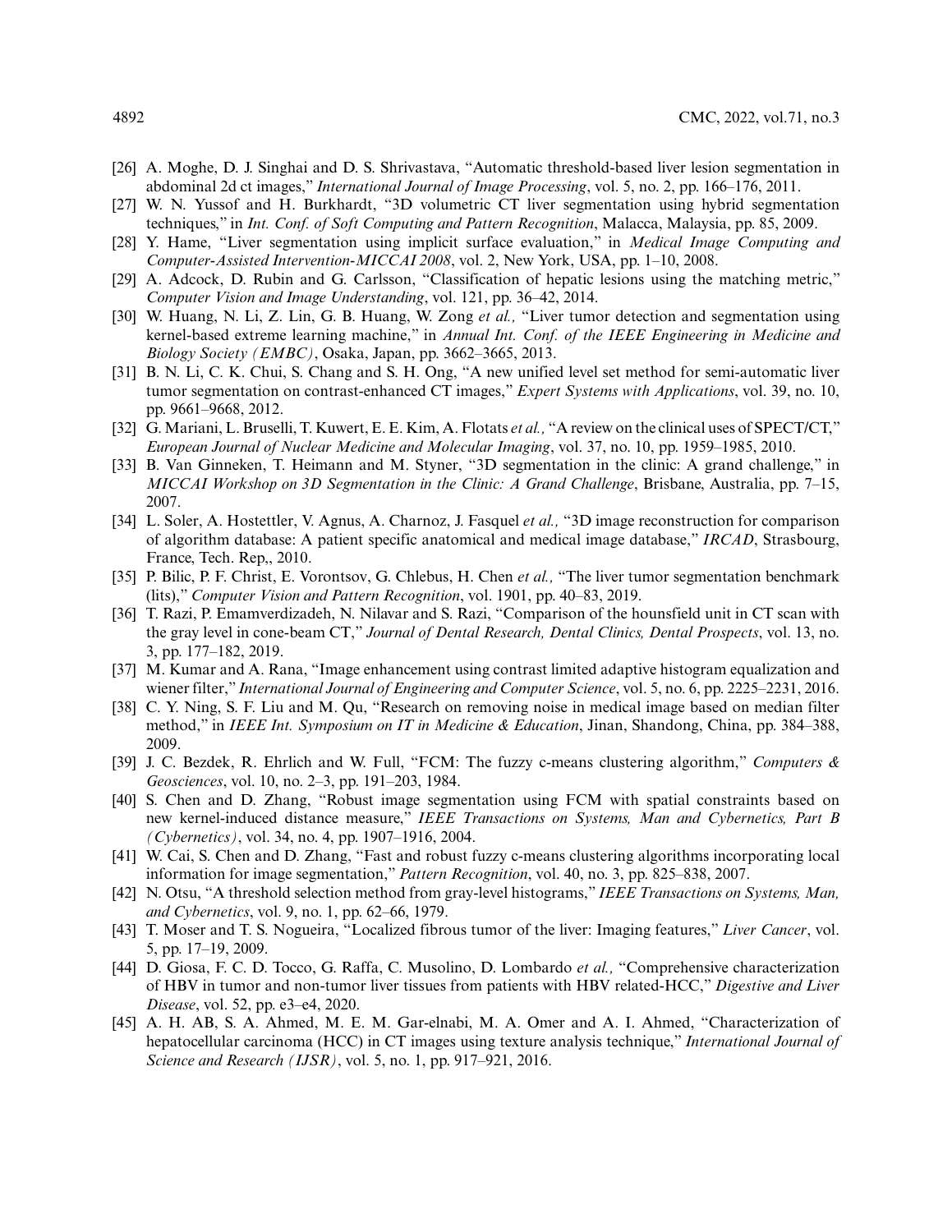- <span id="page-22-0"></span>[46] W. Schima, D. M. Koh. and R. Baron, "Focal liver lesions," in *Diseases of the Abdomen and Pelvis 2018– 2021*, Milano, Italy, Springer, 17, pp. 95–110, 2018.
- <span id="page-22-1"></span>[47] T. S. Furey, N. Cristianini, N. Duffy, D. W. Bednarski, M. Schummeret *et al.,* "Support vector machine classification and validation of cancer tissue samples using microarray expression data," *Bioinformatics*, vol. 16, no. 10, pp. 906–914, 2000.
- <span id="page-22-2"></span>[48] M. A. Nanda, K. B. Seminar, D. Nandikaand A. Maddu, "A comparison study of kernel functions in the support vector machine and its application for termite detection," *Information*, vol. 9, no. 1, pp. 5, 2018.
- <span id="page-22-3"></span>[49] A. U. Haq, J. P. Li, A. Saboor, J. Khan, S. Wali *et al.,* "Detection of breast cancer through clinical data using supervised and unsupervised feature selection techniques," *IEEE Access*, vol. 9, pp. 22090–22105, 2021.
- <span id="page-22-4"></span>[50] K. C. Kaluva, M. Khened, A. Kori and G. Krishnamurthi, "2D-densely connected convolution neural networks for automatic liver and tumor segmentation," *Computer Vision and Pattern Recognition*, vol. 1802, pp. 18–21, 2018.
- <span id="page-22-5"></span>[51] L. Bi, J. Kim, A. Kumar and D. Feng, "Automatic liver lesion detection using cascaded deep residual networks," *Computer Vision and Pattern Recognition*, vol. 1704, pp. 21–27, 2017.
- <span id="page-22-6"></span>[52] X. Li, H. Chen, X. Qi, Q. Dou, C. -W. Fu *et al.,* "H-DenseUNet: Hybrid densely connected UNet for liver and tumor segmentation from CT volumes," *IEEE Transactions on Medical Imaging*, vol. 37, no. 12, pp. 2663–2674, 2018.
- <span id="page-22-7"></span>[53] P. F. Christ, F. Ettlinger, F. Grün, M. E. A. Elshaera, J. Lipkova *et al.,* "Automatic liver and tumor segmentation of CT and MRI volumes using cascaded fully convolutional neural networks," *Computer Vision and Pattern Recognition*, vol. 1702, pp. 59–70, 2017.
- <span id="page-22-8"></span>[54] M. Moghbel, S. Mashohor, R. Mahmud and M. I. B. Saripan, "Automatic liver tumor segmentation on computed tomography for patient treatment planning and monitoring," *EXCLI Journal*, vol. 15, pp. 406– 423, 2016.
- <span id="page-22-9"></span>[55] Y. Doron, N. Mayer-Wolf, I. Diamant and H. Greenspan, "Texture feature based liver lesion classification," *Medical Imaging 2014: Computer-Aided Diagnosis*, vol. 9035, pp. 90353K, 2014.
- <span id="page-22-10"></span>[56] E. Vorontsov, N. Abi-Jaoudeh and S. Kadoury, "Metastatic liver tumor segmentation using texture-based omni-directional deformable surface models," in *Int. MICCAI Workshop on Computational and Clinical Challenges in Abdominal Imaging*, Cambridge, Massachusetts, USA, pp. 74–83, 2014.
- <span id="page-22-11"></span>[57] G. Chlebus, A. Schenk, J. H. Moltz, B. V. Ginneken, H. K. Hahn *et al.,* "Automatic liver tumor segmentation in CT with fully convolutional neural networks and object-based postprocessing," *Scientific Reports*, vol. 8, no. 1, *Computer Vision and Pattern Recognition*, vol. 1901, pp. 1–7, 2018.
- <span id="page-22-12"></span>[58] J. Zhang, Y. Xie, P. Zhang, H. Chen, Y. Xia *et al.,* "Light-weight hybrid convolutional network for liver tumor segmentation,"in *Proc. of the Twenty-Eighth Int. Joint Conf. on Artificial Intelligence*, Macao, China, vol. 19, pp. 4271–4277, 2019.
- <span id="page-22-13"></span>[59] A. H. Foruzan and Y. W. Chen, "Improved segmentation of low-contrast lesions using sigmoid edge model," *International Journal of Computer Assisted Radiology and Surgery*, vol. 11, no. 7, pp. 1267–1283, 2015.
- <span id="page-22-14"></span>[60] S. Luo, Q. Hu, X. He, J. Li, J. S. Jin *et al.,* "Automatic liver parenchyma segmentation from abdominal CT images using support vector machines," in *2009 ICME Int. Conf. on Complex Medical Engineering*, Tempe, Arizona, USA, pp. 1–5, 2009.
- <span id="page-22-15"></span>[61] R. Hameed and S. Kumar, "Assessment of neural network based classifiers to diagnose focal liver lesions using CT images," *Procedia Engineering*, vol. 38, pp. 4048–4056, 2012.
- <span id="page-22-16"></span>[62] Y. W. Chen, J. Luo, C. Dong, X. Han, T. Tateyama *et al.,* "Computer-aided diagnosis and quantification of cirrhotic livers based on morphological analysis and machine learning," *Computational and Mathematical Methods in Medicine*, vol. 2013, pp. 1–8, 2013.